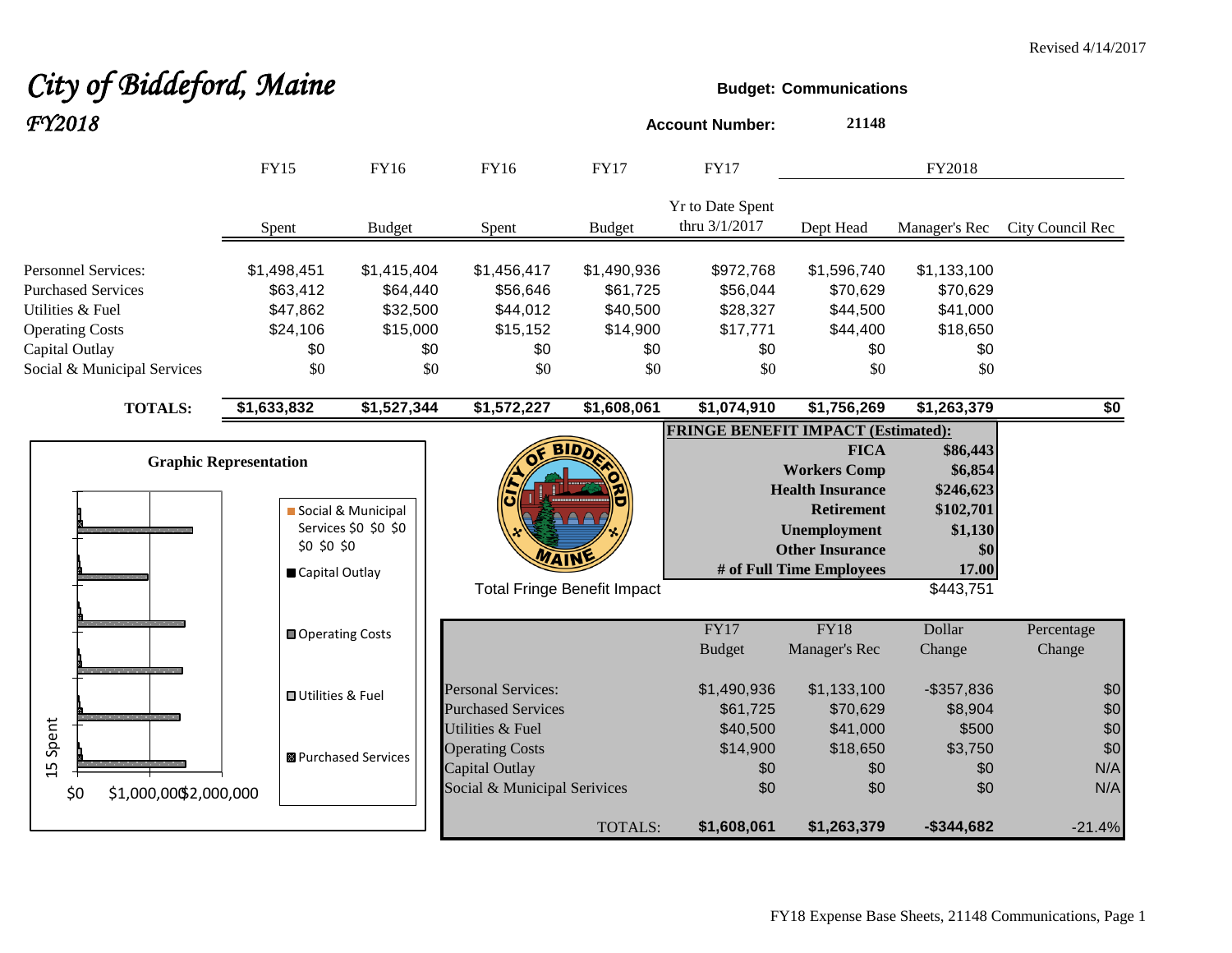## FY2018 Personnel Services

| Account       |                                    | <b>FY15</b> | <b>FY16</b>   | FY16        | <b>FY17</b>   | <b>FY17</b>             | FY2018      |             |
|---------------|------------------------------------|-------------|---------------|-------------|---------------|-------------------------|-------------|-------------|
| Number        | Description                        | Spent       | <b>Budget</b> | Spent       | <b>Budget</b> | <b>Yr to Date Spent</b> | Dept Head   | Mgr's Rec   |
|               |                                    |             |               |             |               |                         |             |             |
|               | 60102 Mid Mgmt Hrly Employee Wage  | \$155,377   | \$156,771     | \$156,837   | \$159,008     | \$104,506               | \$163,111   | \$163,111   |
|               | 60105 F-T Employee Wage Exp        | \$822,101   | \$804,243     | \$808,625   | \$794,651     | \$530,274               | \$861,864   | \$861,864   |
|               | 60111 Overtime Wage Expense        | \$102,425   | \$56,584      | \$90,719    | \$90,000      | \$65,524                | \$90,000    | \$82,500    |
|               | 60112 Extra Holiday Pay Exp        | \$0         | \$0           | \$0         | \$30,447      | \$0                     | \$31,064    | \$22,500    |
|               | 60201 FICA/Medicare-ER Share Exp   | \$77,791    | \$78,602      | \$76,438    | \$80,632      | \$50,374                | \$87,672    | \$0         |
|               | 60202 MPERS-Employer Share Exp     | \$71,384    | \$75,008      | \$78,108    | \$81,412      | \$55,613                | \$86,942    | \$0         |
|               | 60203 457 Plan-Employer Share Exp  | \$7,011     | \$9,875       | \$10,062    | \$12,073      | \$6,283                 | \$16,960    | \$0         |
|               | 60210 HPHC Ins Employer Share Exp  | \$187       | \$221         | \$188       | \$227         | \$122                   | \$0         | \$0         |
|               | 60211 NNEBT Ins Employer Share Exp | \$261,474   | \$232,215     | \$232,503   | \$232,963     | \$154,175               | \$246,620   | \$0         |
|               | 60212 S-T Disability ER Share Exp  | \$26        | \$28          | \$27        | \$30          | \$18                    | \$30        | \$0         |
|               | 60213 L-T Disability ER Share Exp  | \$182       | \$257         | \$223       | \$293         | \$170                   | \$297       | \$0         |
|               | 60216 Delta Dental ER Share        | \$0         | \$0           | \$0         | \$0           | \$0                     | \$0         | \$0         |
|               | 60217 RHSA Plan ER Share           | \$0         | \$0           | \$1,650     | \$7,800       | \$5,475                 | \$8,580     | \$0         |
|               | 60251 Conferences/Training Expense | \$50        | \$1,000       | \$269       | \$1,000       | \$76                    | \$2,800     | \$2,500     |
|               | 60252 Travel/Mileage Expense       | \$442       | \$500         | \$717       | \$400         | \$158                   | \$800       | \$625       |
|               | 60256 Dues/Memberships Expense     | \$0         | \$100         | \$52        | \$0           | \$0                     | \$0         | \$0         |
| <b>Totals</b> |                                    | \$1,498,451 | \$1,415,404   | \$1,456,417 | \$1,490,936   | \$972,768               | \$1,596,740 | \$1,133,100 |
|               | <b>FY2018 Purchased Services</b>   |             |               |             |               |                         |             |             |
| Account       |                                    | <b>FY15</b> | FY16          | FY16        | <b>FY17</b>   | <b>FY17</b>             | FY2018      |             |
| Number        | Description                        | Spent       | <b>Budget</b> | Spent       | <b>Budget</b> | <b>Yr to Date Spent</b> | Dept Head   | Mgr's Rec   |
|               | 60310 Service Contracts Expense    | \$59,826    | \$56,740      | \$56,400    | \$59,225      | \$55,985                | \$68,129    | \$68,129    |
|               | 60317 Translation Expense          | \$26        | \$2,500       | \$0         | \$2,500       | \$59                    | \$2,500     | \$2,500     |
|               | 60330 Equipment Rent/Lease Exp     | \$3,560     | \$5,200       | \$245       | \$0           | \$0                     | \$0         | \$0         |
| <b>Totals</b> |                                    | \$63,412    | \$64,440      | \$56,646    | \$61,725      | \$56,044                | \$70,629    | \$70,629    |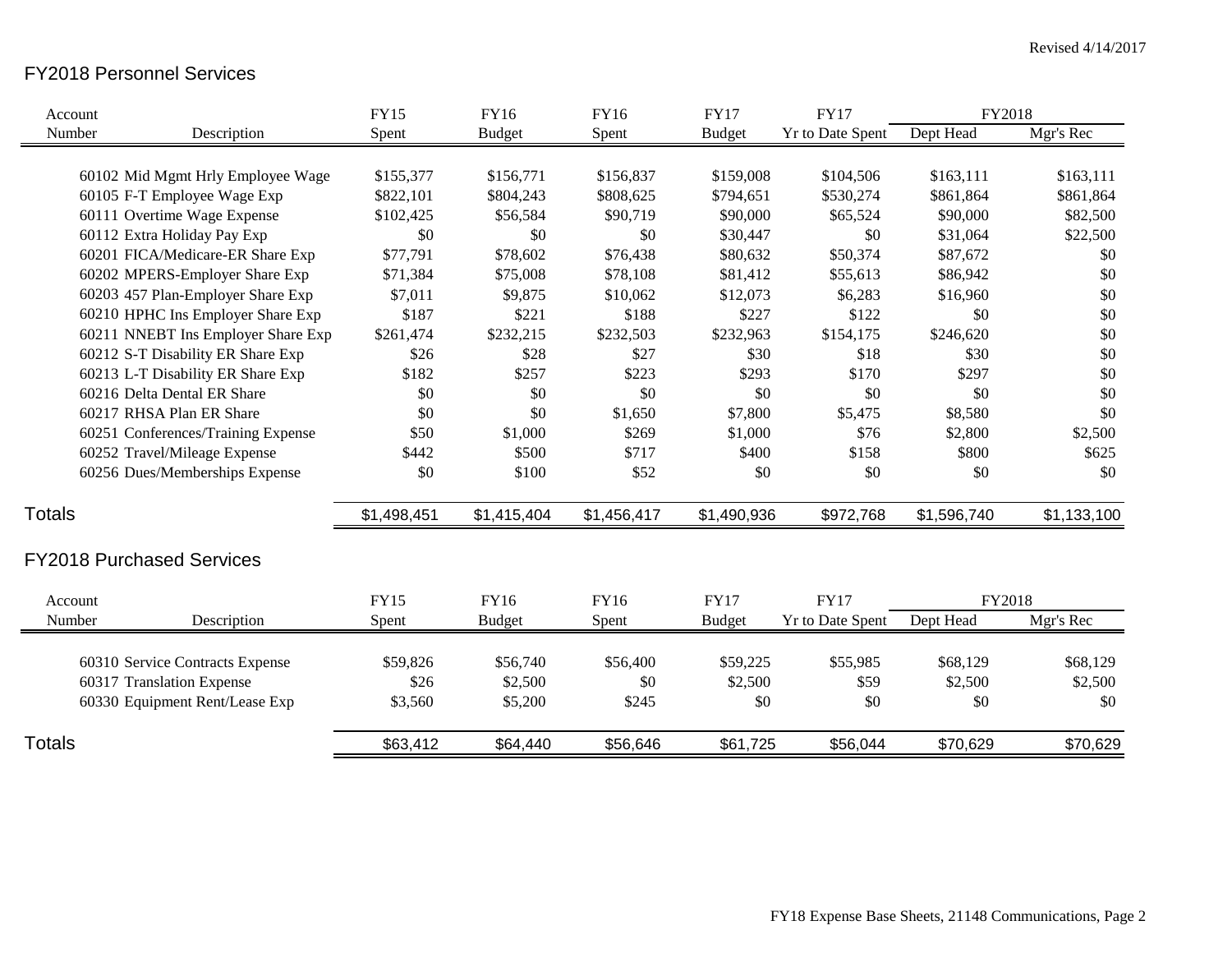# FY2018 Utilities & Fuel

| Account       |                                                                                                             | <b>FY15</b>                     | FY16                          | FY16                          | <b>FY17</b>                   | <b>FY17</b>                   | <b>FY2018</b>                   |                               |
|---------------|-------------------------------------------------------------------------------------------------------------|---------------------------------|-------------------------------|-------------------------------|-------------------------------|-------------------------------|---------------------------------|-------------------------------|
| Number        | Description                                                                                                 | Spent                           | <b>Budget</b>                 | Spent                         | <b>Budget</b>                 | <b>Yr to Date Spent</b>       | Dept Head                       | Mgr's Rec                     |
|               | 60400 Electricity Expense<br>60402 Phone/Celular/Paging Exp                                                 | \$7,179<br>\$40,683             | \$2,500<br>\$30,000           | \$2,905<br>\$41,107           | \$2,500<br>\$38,000           | \$1,891<br>\$26,436           | \$2,500<br>\$42,000             | \$2,500<br>\$38,500           |
|               |                                                                                                             |                                 |                               |                               |                               |                               |                                 |                               |
| <b>Totals</b> |                                                                                                             | \$47,862                        | \$32,500                      | \$44,012                      | \$40,500                      | \$28,327                      | \$44,500                        | \$41,000                      |
|               | <b>FY2018 Other Operating Costs</b>                                                                         |                                 |                               |                               |                               |                               |                                 |                               |
| Account       |                                                                                                             | <b>FY15</b>                     | FY16                          | FY16                          | <b>FY17</b>                   | <b>FY17</b>                   | <b>FY2018</b>                   |                               |
| Number        | Description                                                                                                 | Spent                           | <b>Budget</b>                 | Spent                         | <b>Budget</b>                 | <b>Yr to Date Spent</b>       | Dept Head                       | Mgr's Rec                     |
|               | 60452 Operating Equip Repair Exp<br>60500 Admin/Office Supp/Eqt Non-Cap<br>60501 Operating Supp/Eqt Non-Cap | \$11,782<br>\$1,701<br>\$10,623 | \$5,000<br>\$2,000<br>\$8,000 | \$6,145<br>\$2,420<br>\$6,587 | \$5,000<br>\$1,900<br>\$8,000 | \$6,407<br>\$1,458<br>\$9,907 | \$32,500<br>\$1,900<br>\$10,000 | \$7,500<br>\$1,900<br>\$9,250 |
| Totals        |                                                                                                             | \$24,106                        | \$15,000                      | \$15,152                      | \$14,900                      | \$17,771                      | \$44,400                        | \$18,650                      |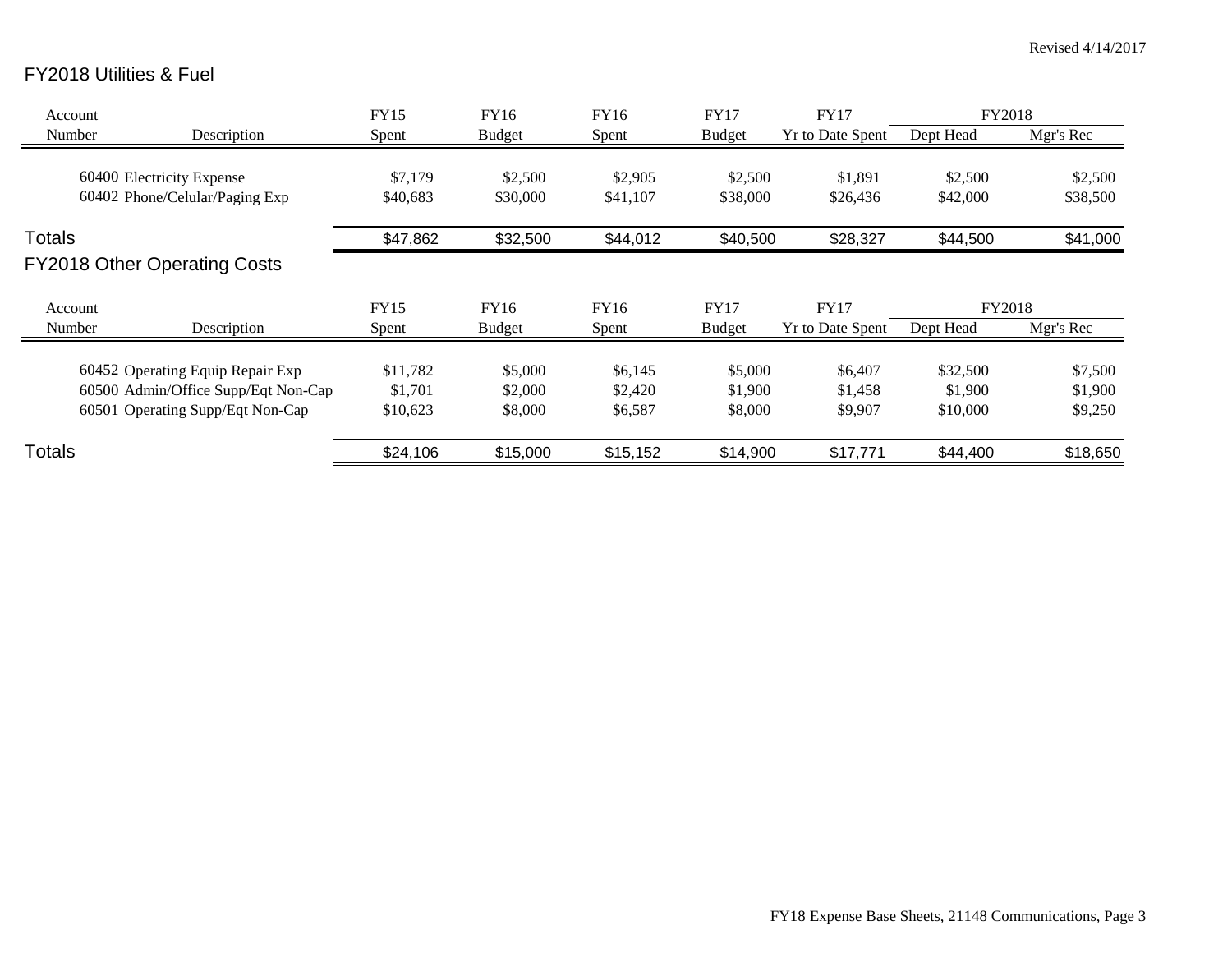

April 14, 2017 **Department:** Communications

Account Title: Mid Mgmt Hrly Employee Wage Ex

Department Number: 21148 Account Number: 60102

| FY2015       | FY 2016       | FY 2016      | FY 2017       | FY 2017       |
|--------------|---------------|--------------|---------------|---------------|
| Actual       | <b>Budget</b> | Actual       | <b>Budget</b> | Est. Expended |
|              |               |              |               |               |
| \$155,377.41 | \$156,771.00  | \$156,837.15 | \$159,008.00  | \$159,008.00  |

| FY-2018       | Department   | City Mgr       | Council | Increase   |
|---------------|--------------|----------------|---------|------------|
|               | Reauest      | Recommendation | Action  | (Decrease) |
| <b>Budget</b> | \$163,110.91 | \$163,110.91   |         | \$4,102.91 |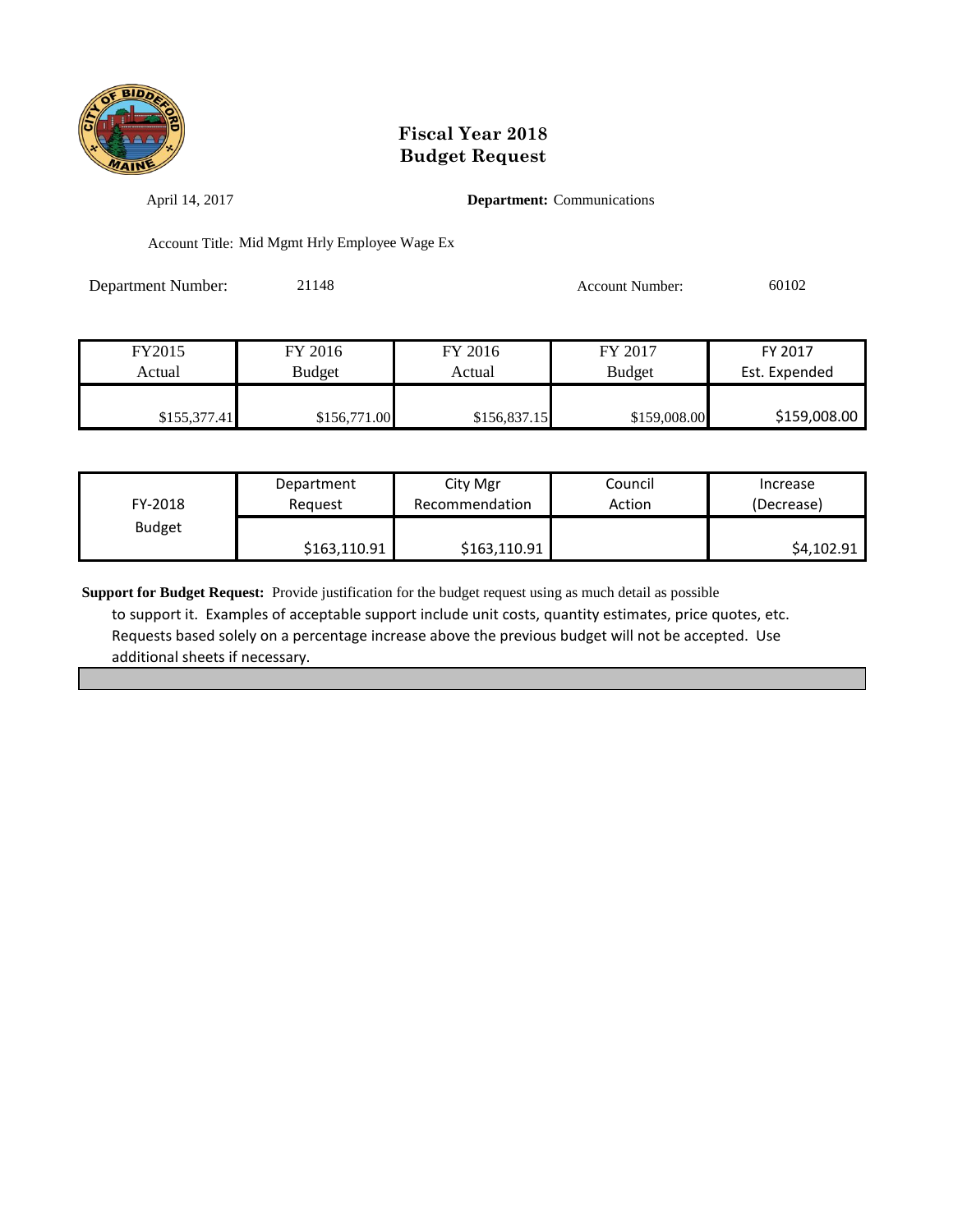#### DEPARTMENT PERSONAL SERVICES BUDGET WORKSHEET Fiscal Year 2018 BUDGET

| DEPARTMENT:                                            | 21148 | Communications  |                              |                        |                        |                |                                     |
|--------------------------------------------------------|-------|-----------------|------------------------------|------------------------|------------------------|----------------|-------------------------------------|
|                                                        |       |                 | <b>YEAREND</b><br>ANNUALIZED |                        | <b>CITY MANAGER</b>    | <b>COUNCIL</b> |                                     |
| <b>CLASSIFICATION</b>                                  | RANGE | <b>POSITION</b> | <b>TOTAL</b>                 | <b>REOUESTED</b>       | RECOMMEND.             | APPROP.        | <b>NAME</b>                         |
| Deputy Police Chief<br>IT Specialist Police Department |       |                 | 83,807.10<br>79,303.81       | 83,807.10<br>79,303.81 | 83,807.10<br>79,303.81 |                | <b>JOANNE FISK</b><br>WILLIAM GOOCH |

TOTAL BUDGETED POSITIONS **2 163,110.91 163,110.91 163,110.91 0.00**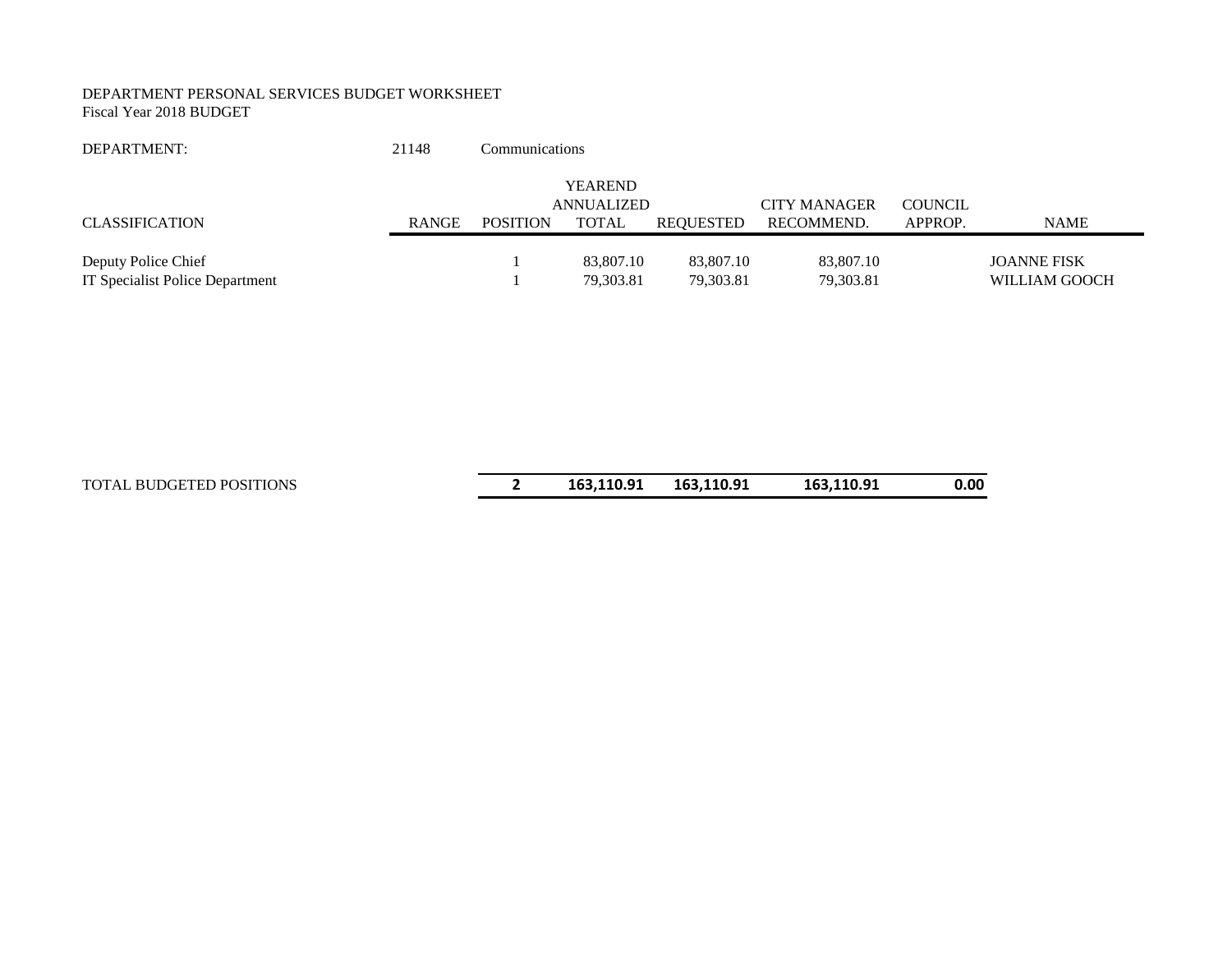

April 14, 2017 **Department:** Communications

Account Title: F-T Employee Wage Exp

Department Number: 21148 Account Number: 60105

| FY2015       | FY 2016       | FY 2016      | FY 2017       | FY 2017       |
|--------------|---------------|--------------|---------------|---------------|
| Actual       | <b>Budget</b> | Actual       | <b>Budget</b> | Est. Expended |
|              |               |              |               |               |
| \$822,101.00 | \$804,243.00  | \$808,625.32 | \$794,651.00  | \$794,651.00  |

| FY-2018       | Department<br>Reauest | City Mgr<br>Recommendation | Council<br>Action | Increase<br>(Decrease) |
|---------------|-----------------------|----------------------------|-------------------|------------------------|
| <b>Budget</b> |                       |                            |                   |                        |
|               | 861,863.76            | \$861,863.76               |                   | \$67,212.76            |

**Support for Budget Request:** Provide justification for the budget request using as much detail as possible

 to support it. Examples of acceptable support include unit costs, quantity estimates, price quotes, etc. Requests based solely on a percentage increase above the previous budget will not be accepted. Use additional sheets if necessary.

The increase is due to contract wage increase as well as longevity increases.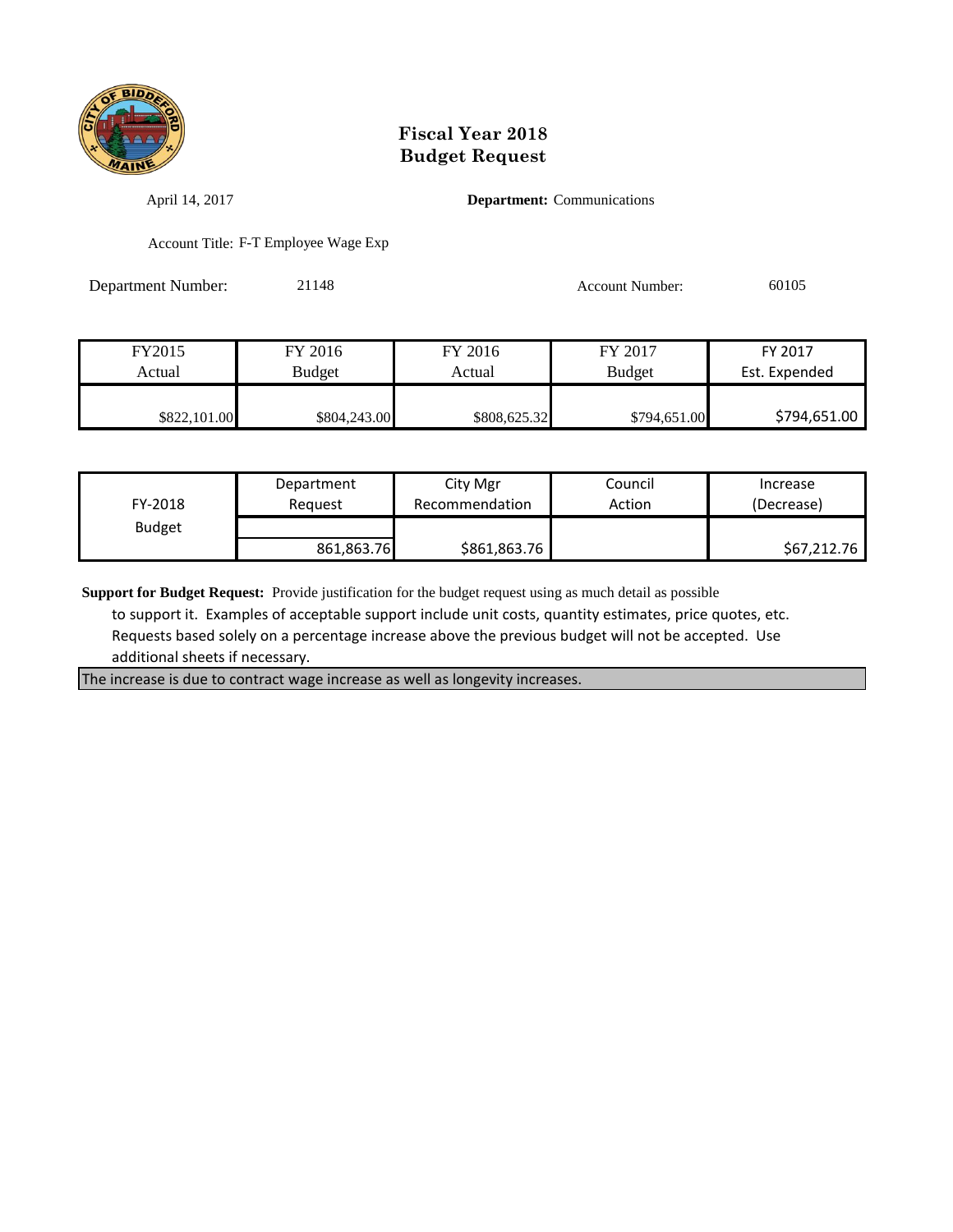#### DEPARTMENT PERSONAL SERVICES BUDGET WORKSHEET Fiscal Year 2018 BUDGET

DEPARTMENT: 21148 Communications

|                          |              |                 | <b>YEAREND</b>    |                  |                     |                |                         |
|--------------------------|--------------|-----------------|-------------------|------------------|---------------------|----------------|-------------------------|
|                          |              |                 | <b>ANNUALIZED</b> |                  | <b>CITY MANAGER</b> | <b>COUNCIL</b> |                         |
| <b>CLASSIFICATION</b>    | <b>RANGE</b> | <b>POSITION</b> | <b>TOTAL</b>      | <b>REQUESTED</b> | RECOMMEND.          | APPROP.        | <b>NAME</b>             |
| Police Dispatcher        |              |                 | 49,899.20         | 51,093.36        | 51,093.36           |                | <b>MATTHEW BALLOU</b>   |
|                          |              |                 | 25,546.98         | 51,093.36        | 51,093.36           |                | <b>KATHLEEN COLE</b>    |
| Police Dispatcher        |              |                 | 48,484.80         | 51,093.36        | 51,093.36           |                | <b>ERIC JACKSON</b>     |
| Police Dispatcher        |              |                 | 49,899.20         | 51,093.36        | 51,093.36           |                | <b>RONALD LEGERE</b>    |
| Secretary Class 2        |              |                 | 44,387.20         | 45,455.76        | 45,455.76           |                | <b>DEBRA LEVASSEUR</b>  |
| Police Dispatcher        |              |                 | 57,595.20         | 58,965.12        | 58,965.12           |                | <b>KAREN LORD</b>       |
| Police Dispatcher        |              |                 | 47,195.20         | 49,631.76        | 49,631.76           |                | <b>DYLAN MARTIN</b>     |
| Police Dispatcher        |              |                 | 52,811.20         | 55,645.20        | 55,645.20           |                | <b>SARAH MILLS</b>      |
| Police Dispatcher        |              |                 | 54,350.40         | 55,645.20        | 55,645.20           |                | <b>FRANCE PELLETIER</b> |
| Police Dispatcher        |              |                 | 49,899.20         | 51,093.36        | 51,093.36           |                | <b>SHAWN PENDLETON</b>  |
| Police Dispatcher        |              |                 | 54,350.40         | 57,315.60        | 57,315.60           |                | <b>LORI PENNEY</b>      |
| Police Dispatcher        |              |                 | 54,350.40         | 55,645.20        | 55,645.20           |                | MONIQUE POMEROY         |
| Police Dispatcher        |              |                 | 49,899.20         | 51,093.36        | 51,093.36           |                | <b>JASON TOWNSEND</b>   |
| Police Dispatcher        |              |                 | 59,300.80         | 60,719.04        | 60,719.04           |                | <b>RAYMOND VIRE</b>     |
| Police Dispatcher        |              |                 | 54,350.40         | 57,315.60        | 57,315.60           |                | <b>BETHANY WALKER</b>   |
| Police Dispatcher        |              |                 | 55,972.80         | 58,965.12        | 58,965.12           |                | THERESA WATERHOUSE      |
| TOTAL BUDGETED POSITIONS |              | 16              | 808,292.58        | 861,863.76       | 861,863.76          | 0.00           |                         |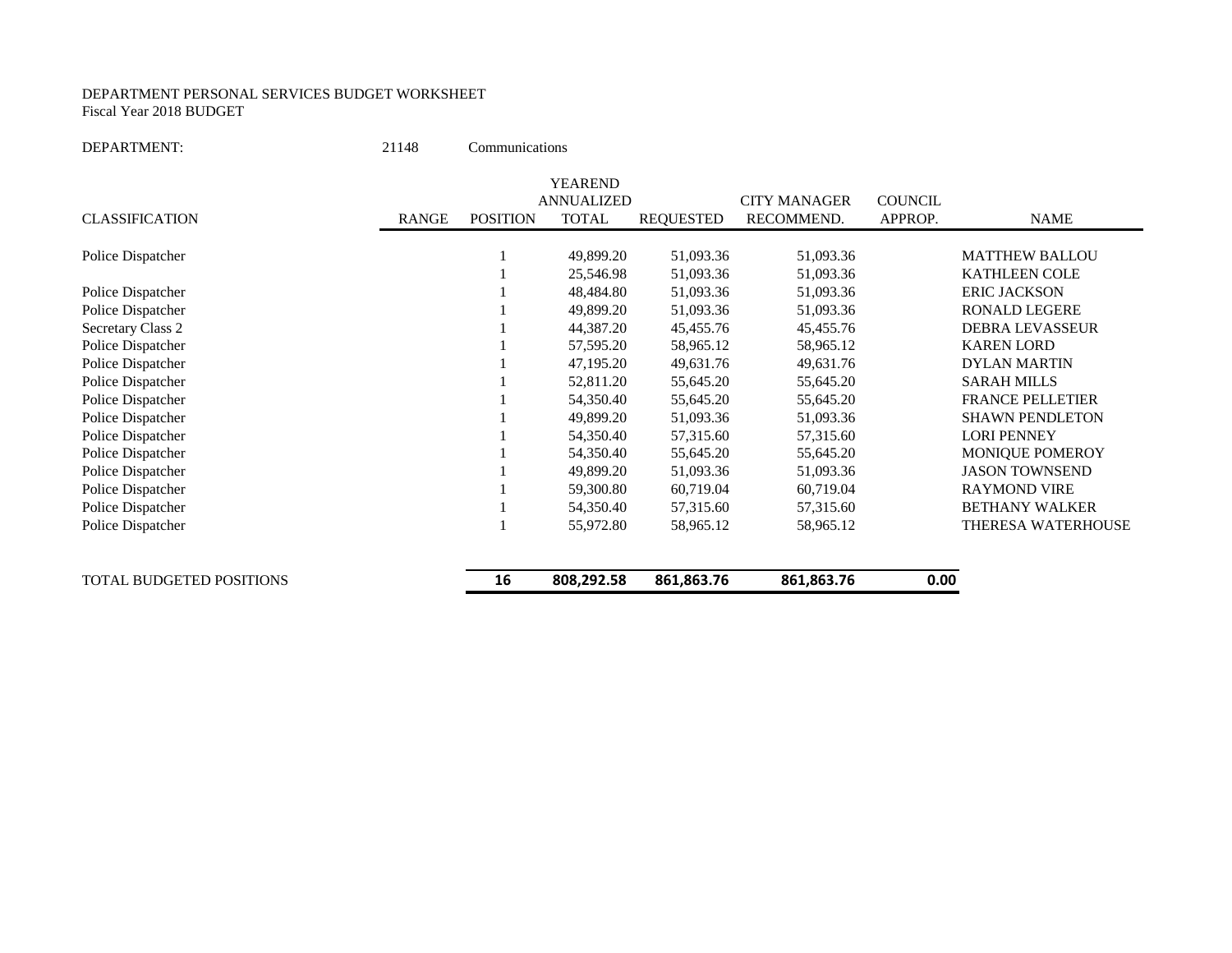

April 14, 2017 **Department:** Communications

Account Title: Overtime Wage Expense

Department Number: 21148 Account Number: 60111

FY2015 FY 2016 FY 2016 FY 2017 FY 2017 Actual Budget Actual Budget Actual Budget Est. Expended \$102,425.02 \$56,584.00 \$90,718.52 \$90,000.00 \$90,000.00

| FY-2018       | Department  | City Mgr       | Council | Increase    |
|---------------|-------------|----------------|---------|-------------|
|               | Reauest     | Recommendation | Action  | (Decrease)  |
| <b>Budget</b> | \$90,000.00 | \$82,500.00    |         | (57,500.00) |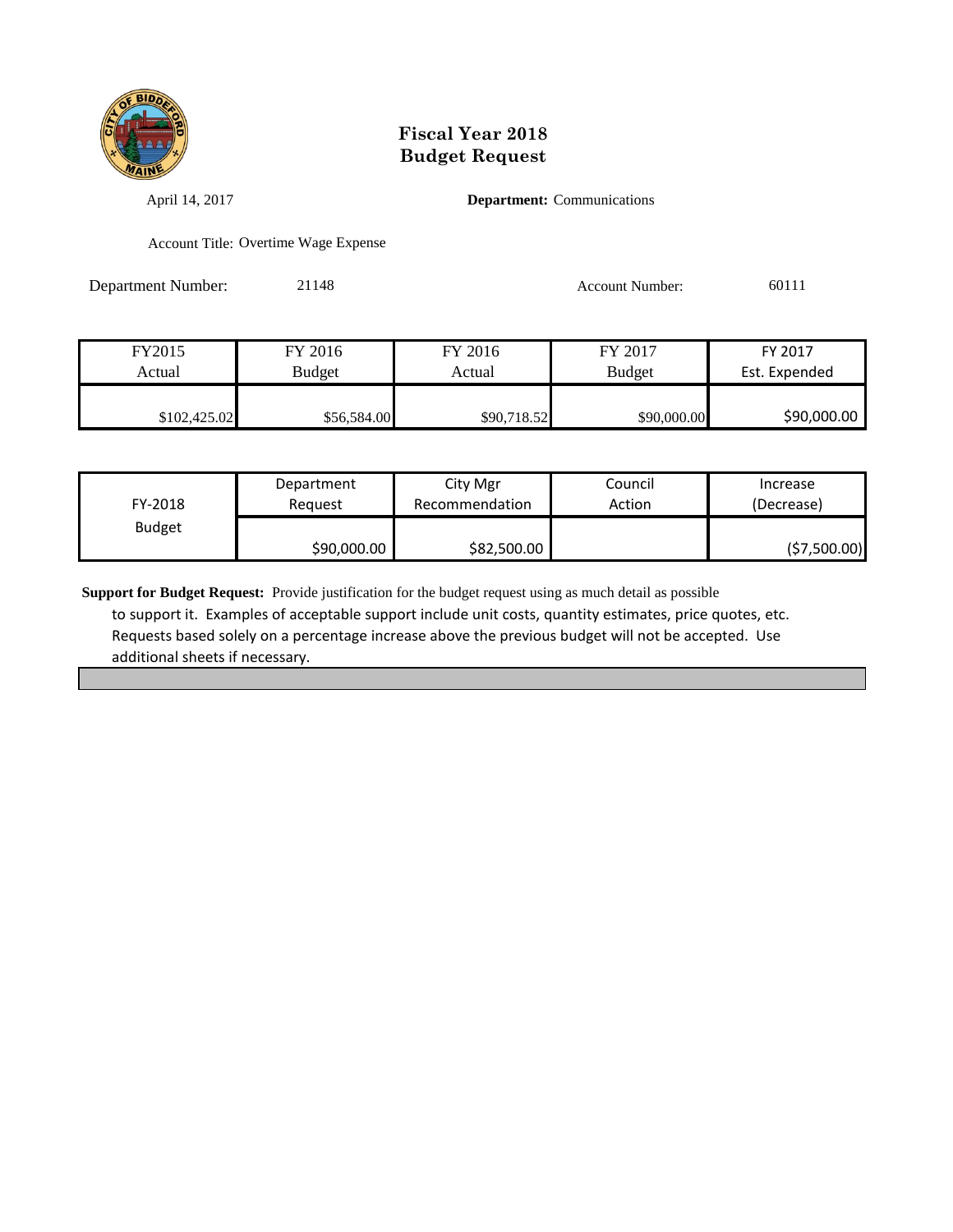

April 14, 2017 **Department:** Communications

Account Title: Extra Holiday Pay Exp

Department Number: 21148 Account Number: 60112

| FY2015 | FY 2016 |        | FY 2017       | FY 2017       |
|--------|---------|--------|---------------|---------------|
| Actual | Budget  | Actual | <b>Budget</b> | Est. Expended |
|        |         |        |               |               |
| \$0.00 | \$0.00  | \$0.00 | \$30,447.00   | \$30,447.00   |

| FY-2018       | Department  | City Mgr       | Council | Increase     |
|---------------|-------------|----------------|---------|--------------|
|               | Reauest     | Recommendation | Action  | (Decrease)   |
| <b>Budget</b> | \$31,064.00 | \$22,500.00    |         | (57, 947.00) |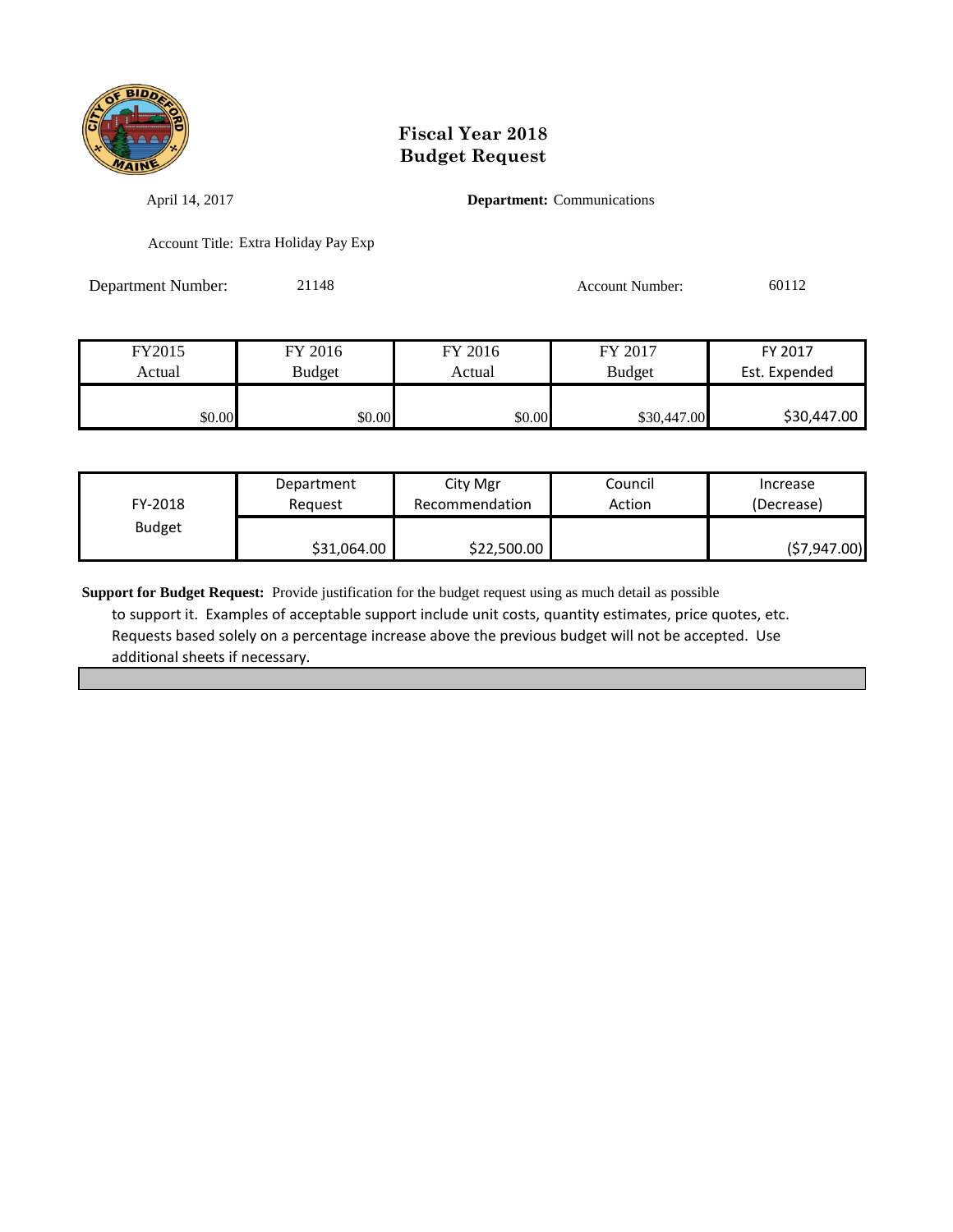

April 14, 2017 **Department:** Communications

Account Title: FICA/Medicare-ER Share Exp

Department Number: 21148 Account Number: 60201

| FY2015      | FY 2016     | FY 2016     | FY 2017       | FY 2017       |
|-------------|-------------|-------------|---------------|---------------|
| Actual      | Budget      | Actual      | <b>Budget</b> | Est. Expended |
|             |             |             |               |               |
| \$77,791.03 | \$78,602.00 | \$76,437.92 | \$80,632.00   | \$80,632.00   |

| FY-2018       | Department  | City Mgr       | Council | Increase   |
|---------------|-------------|----------------|---------|------------|
|               | Reauest     | Recommendation | Action  | (Decrease) |
| <b>Budget</b> | \$87,671.96 | \$86,443.06    |         | \$5,811.06 |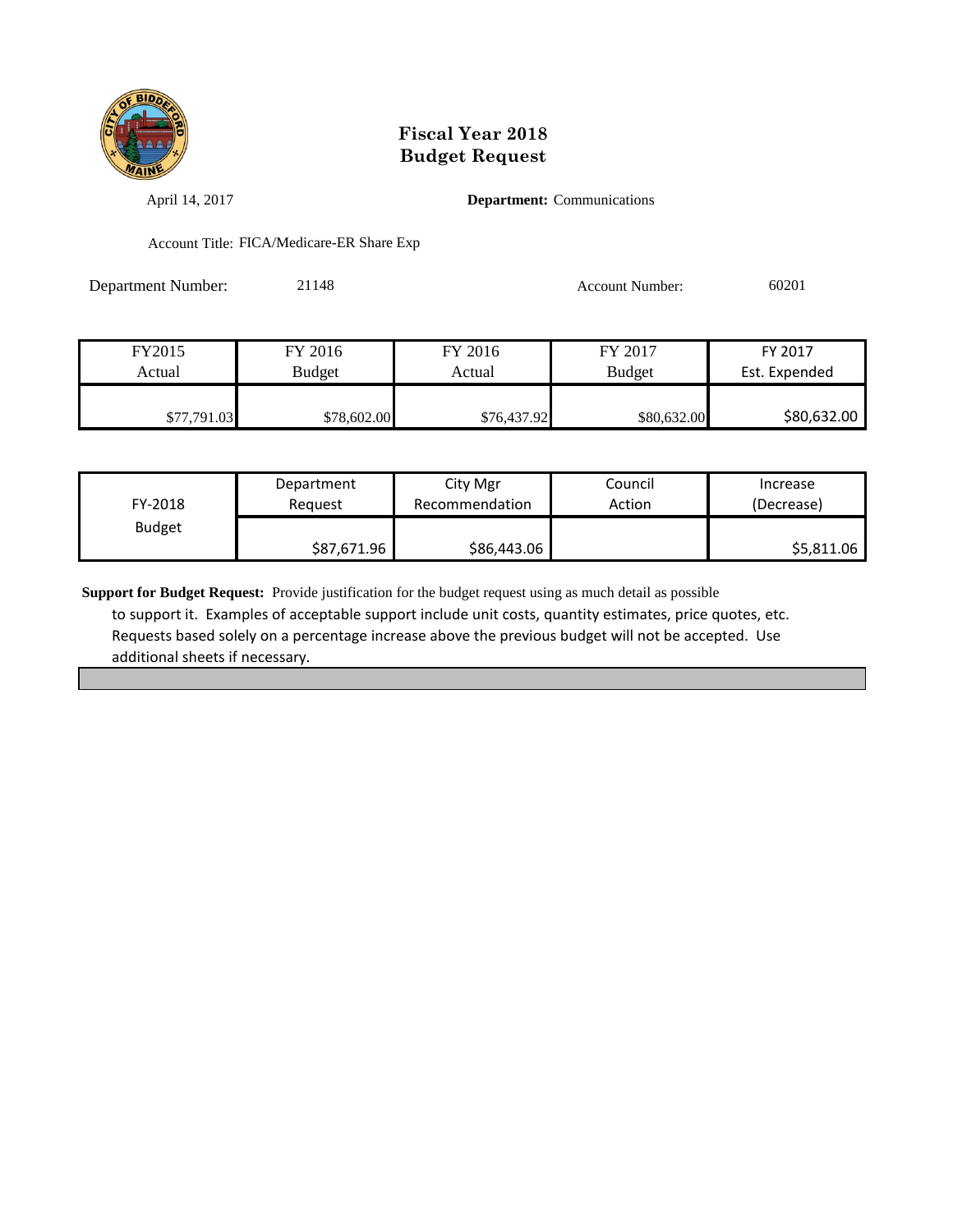

April 14, 2017 **Department:** Communications

Account Title: MPERS-Employer Share Exp

Department Number: 21148 Account Number: 60202

| FY2015      | FY 2016       | FY 2016     | FY 2017       | FY 2017       |
|-------------|---------------|-------------|---------------|---------------|
| Actual      | <b>Budget</b> | Actual      | <b>Budget</b> | Est. Expended |
|             |               |             |               |               |
| \$71,384.09 | \$75,008.00   | \$78,108.46 | \$81,412.00   | \$81,412.00   |

| FY-2018       | Department  | City Mgr       | Council | Increase   |
|---------------|-------------|----------------|---------|------------|
|               | Reauest     | Recommendation | Action  | (Decrease) |
| <b>Budget</b> | \$86,941.75 | \$85,941.00    |         | \$4,529.00 |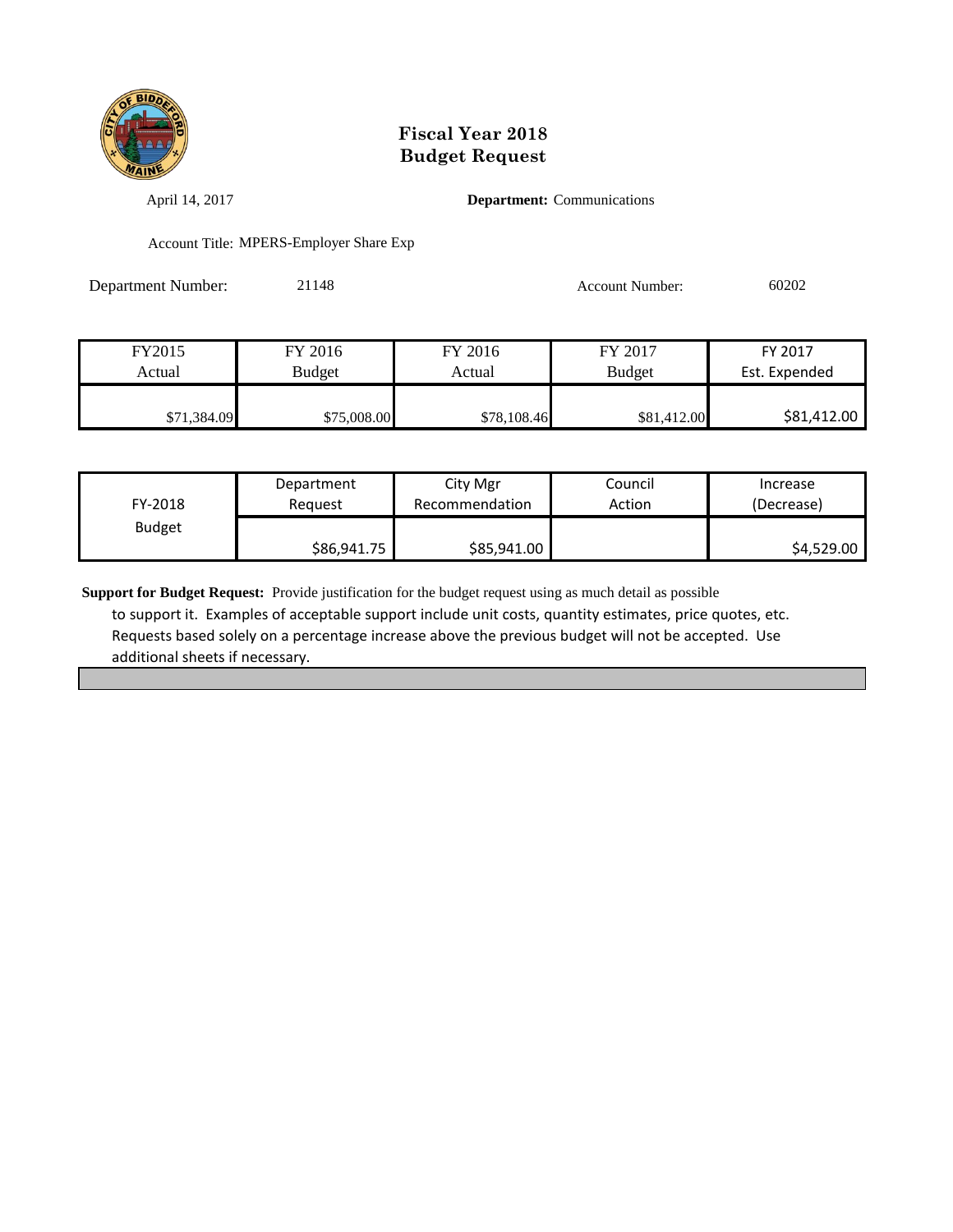

April 14, 2017 **Department:** Communications

Account Title: 457 Plan-Employer Share Exp

Department Number: 21148 Account Number: 60203

| FY2015     | FY 2016       | FY 2016     | FY 2017       | FY 2017       |
|------------|---------------|-------------|---------------|---------------|
| Actual     | <b>Budget</b> | Actual      | <b>Budget</b> | Est. Expended |
|            |               |             |               |               |
| \$7,011.03 | \$9,875.00    | \$10,061.67 | \$12,073.00   | \$12,073.00   |

| FY-2018       | Department  | City Mgr       | Council | Increase   |
|---------------|-------------|----------------|---------|------------|
|               | Reauest     | Recommendation | Action  | (Decrease) |
| <b>Budget</b> | \$16,960.10 | \$16,760.00    |         | \$4,687.00 |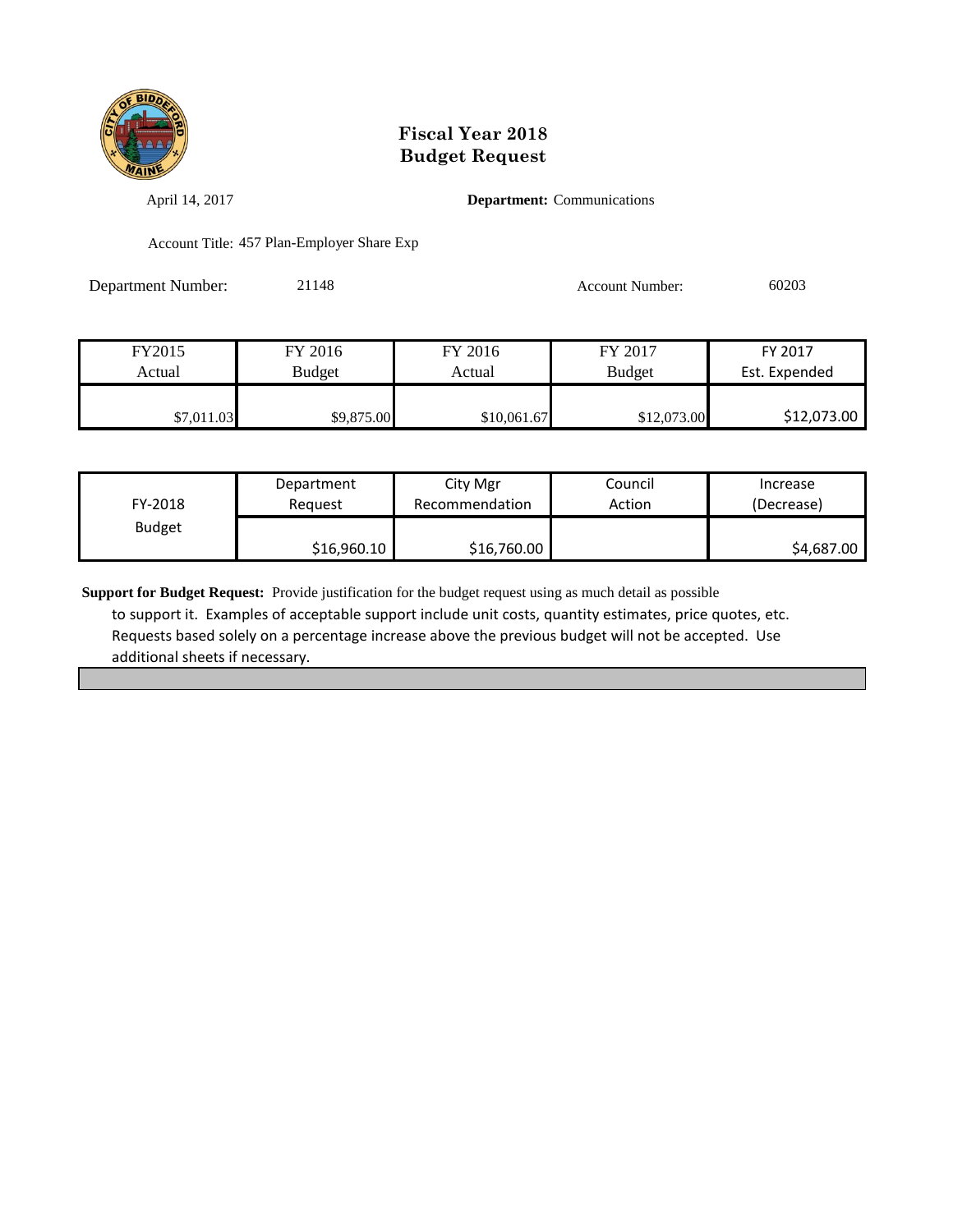

April 14, 2017 **Department:** Communications

Account Title: HPHC Ins Employer Share Exp

Department Number: 21148 Account Number: 60210

| FY2015   | FY 2016       | FY 2016  | FY 2017       | FY 2017       |
|----------|---------------|----------|---------------|---------------|
| Actual   | <b>Budget</b> | Actual   | <b>Budget</b> | Est. Expended |
|          |               |          |               |               |
| \$187.39 | \$221.00      | \$188.02 | \$227.00      | \$227.00      |

| FY-2018       | Department | City Mgr       | Council | Increase   |
|---------------|------------|----------------|---------|------------|
|               | Reauest    | Recommendation | Action  | (Decrease) |
| <b>Budget</b> | \$0.00     |                |         | (\$227.00) |

**Support for Budget Request:** Provide justification for the budget request using as much detail as possible

 to support it. Examples of acceptable support include unit costs, quantity estimates, price quotes, etc. Requests based solely on a percentage increase above the previous budget will not be accepted. Use additional sheets if necessary.

We do not have any employees participating in the Harvard Pilgrim Plan.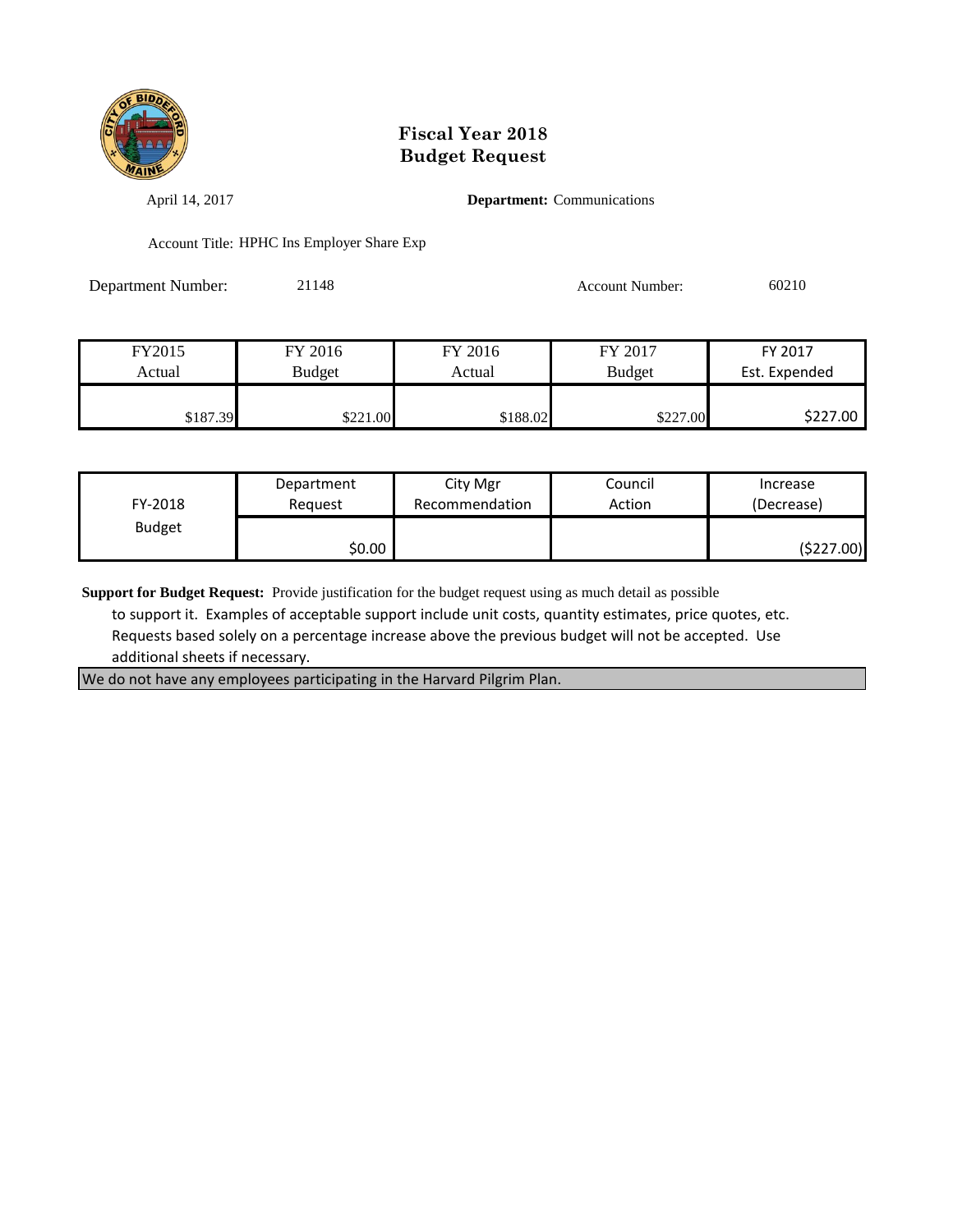

April 14, 2017 **Department:** Communications

Account Title: NNEBT Ins Employer Share Exp

Department Number: 21148 Account Number: 60211

| FY2015       | FY 2016       | FY 2016      | FY 2017       | FY 2017       |
|--------------|---------------|--------------|---------------|---------------|
| Actual       | <b>Budget</b> | Actual       | <b>Budget</b> | Est. Expended |
|              |               |              |               |               |
| \$261,474.42 | \$232,215.00  | \$232,502.55 | \$232,963.00  | \$232,963.00  |

| FY-2018       | Department   | City Mgr       | Council | Increase    |
|---------------|--------------|----------------|---------|-------------|
|               | Reauest      | Recommendation | Action  | (Decrease)  |
| <b>Budget</b> | \$246,620.08 | \$246,622.84   |         | \$13,659.84 |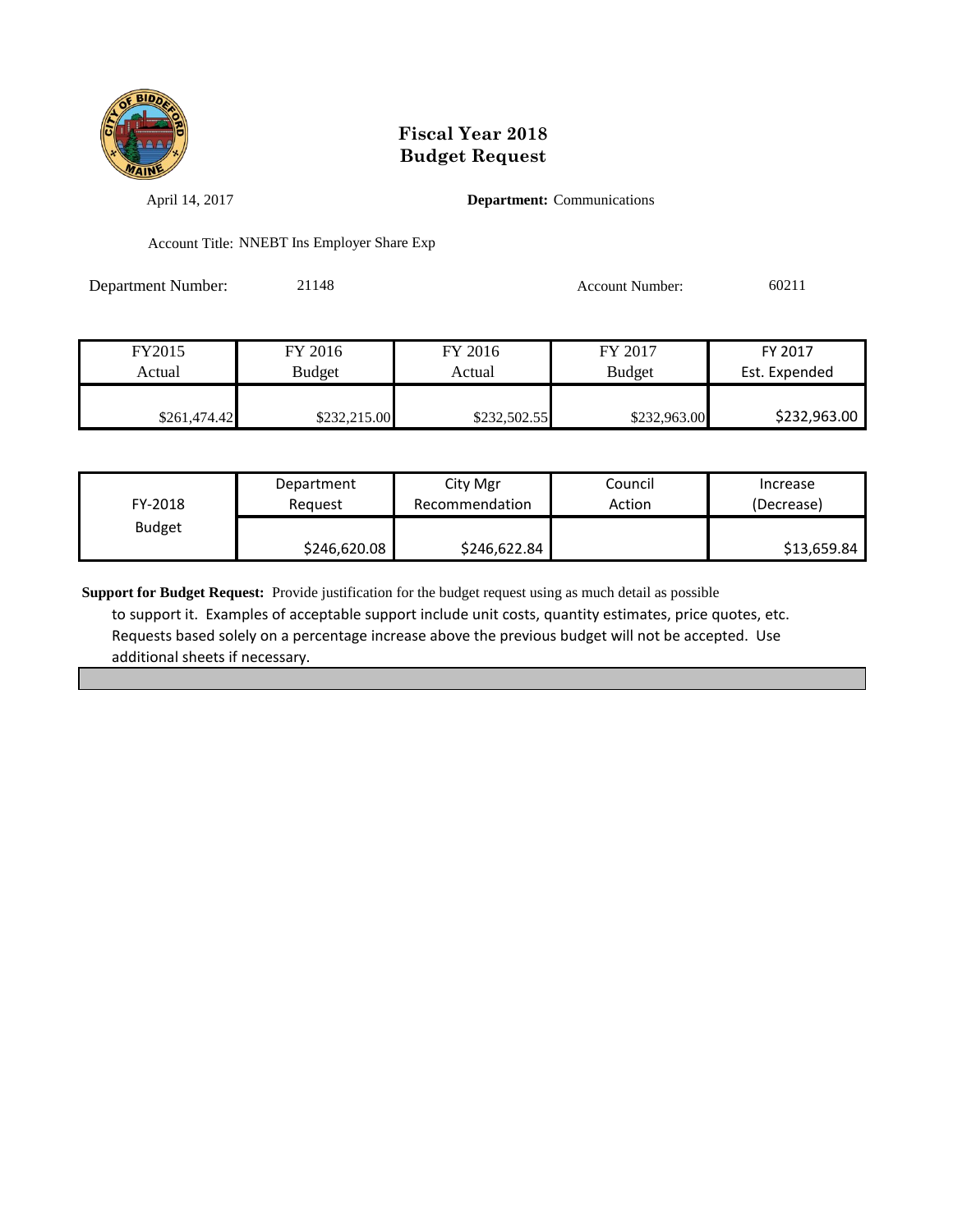

April 14, 2017 **Department:** Communications

Account Title: S-T Disability ER Share Exp

Department Number: 21148 Account Number: 60212

| FY2015  | FY 2016 | FY 2016 | FY 2017       | FY 2017       |
|---------|---------|---------|---------------|---------------|
| Actual  | Budget  | Actual  | <b>Budget</b> | Est. Expended |
|         |         |         |               |               |
| \$26.27 | \$28.00 | \$26.77 | \$30.00       | \$30.00       |

| FY-2018       | Department | City Mgr       | Council | Increase   |
|---------------|------------|----------------|---------|------------|
|               | Reauest    | Recommendation | Action  | (Decrease) |
| <b>Budget</b> | \$30.00    | \$30.00        |         | SO.OO I    |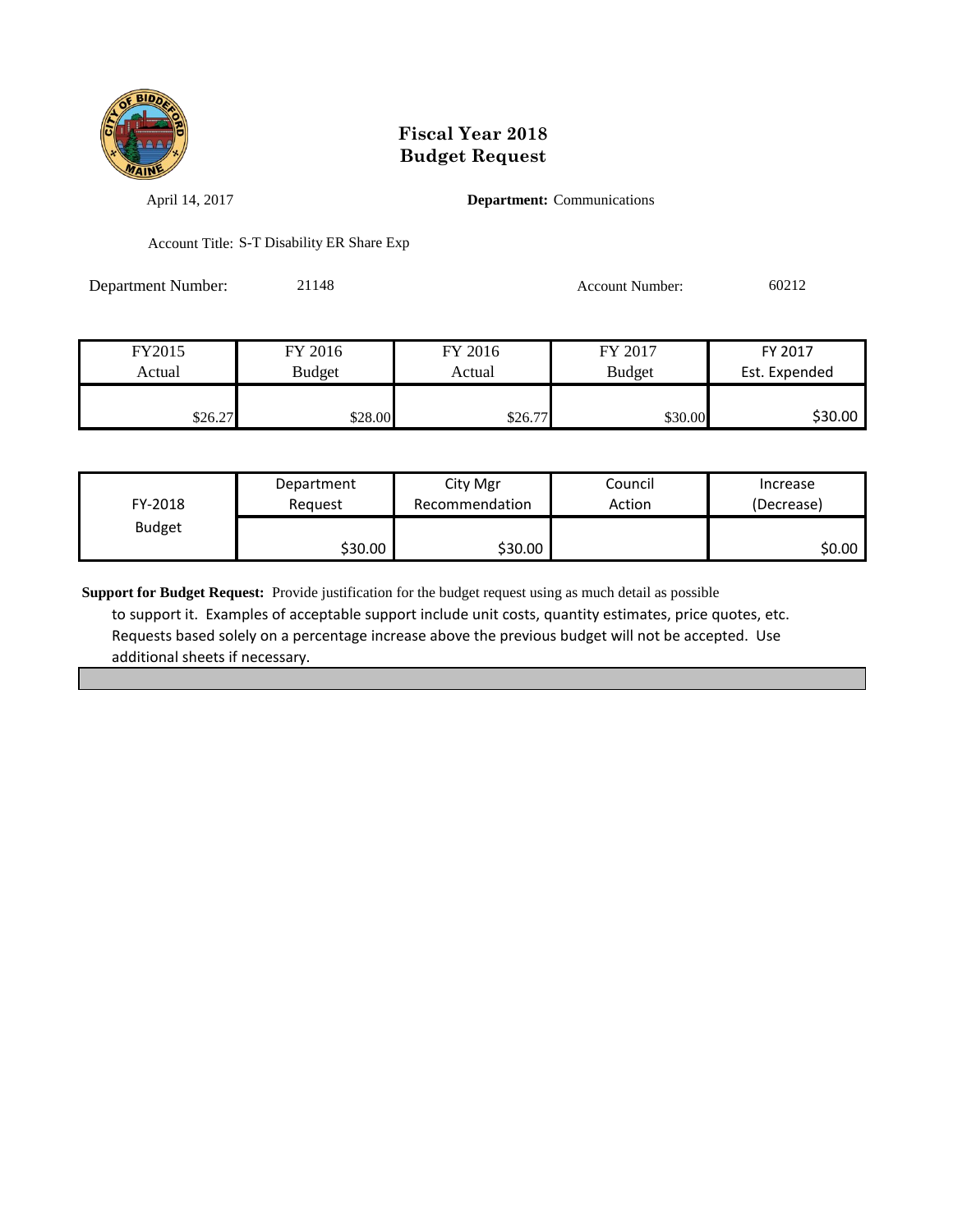

April 14, 2017 **Department:** Communications

Account Title: L-T Disability ER Share Exp

Department Number: 21148 Account Number: 60213

| FY2015   | FY 2016  | FY 2016  | FY 2017       | FY 2017       |
|----------|----------|----------|---------------|---------------|
| Actual   | Budget   | Actual   | <b>Budget</b> | Est. Expended |
|          |          |          |               |               |
| \$181.66 | \$257.00 | \$222.97 | \$293.00      | \$293.00      |

| FY-2018       | Department | City Mgr       | Council | Increase   |
|---------------|------------|----------------|---------|------------|
|               | Reauest    | Recommendation | Action  | (Decrease) |
| <b>Budget</b> | \$297.04   | \$301.71       |         | \$8.71     |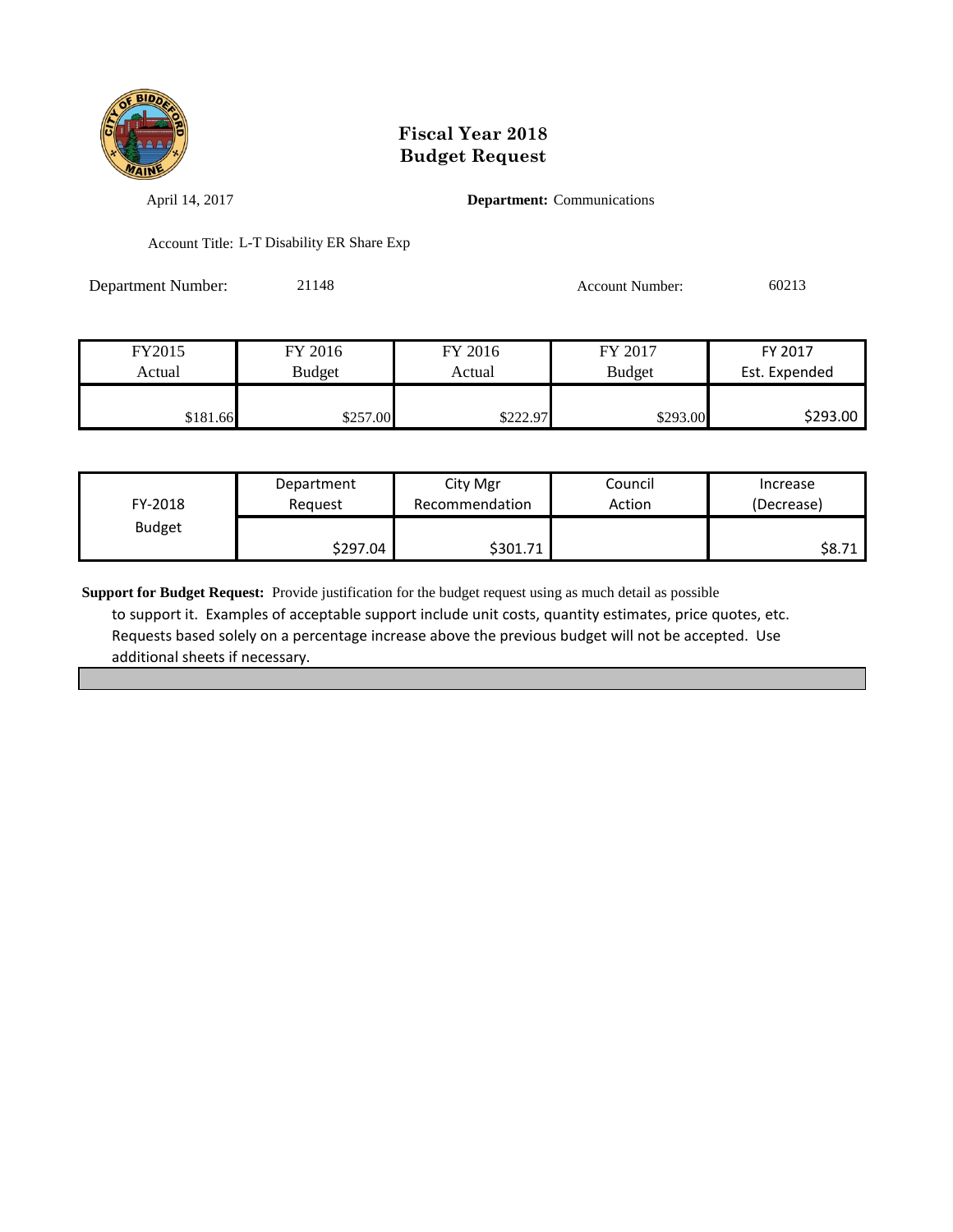

April 14, 2017 **Department:** Communications

Account Title: Delta Dental ER Share

Department Number: 21148 Account Number: 60216

FY2015 FY 2016 FY 2016 FY 2017 FY 2017 Actual Budget Actual Budget Est. Expended \$0.00 \$0.00 \$0.00 \$0.00 \$0.00 \$0.00 \$0.00 \$0.00

| FY-2018       | Department<br>Reguest | City Mgr<br>Recommendation | Council<br>Action | Increase<br>(Decrease) |
|---------------|-----------------------|----------------------------|-------------------|------------------------|
| <b>Budget</b> | \$0.00                |                            |                   | \$0.00                 |
|               |                       |                            |                   |                        |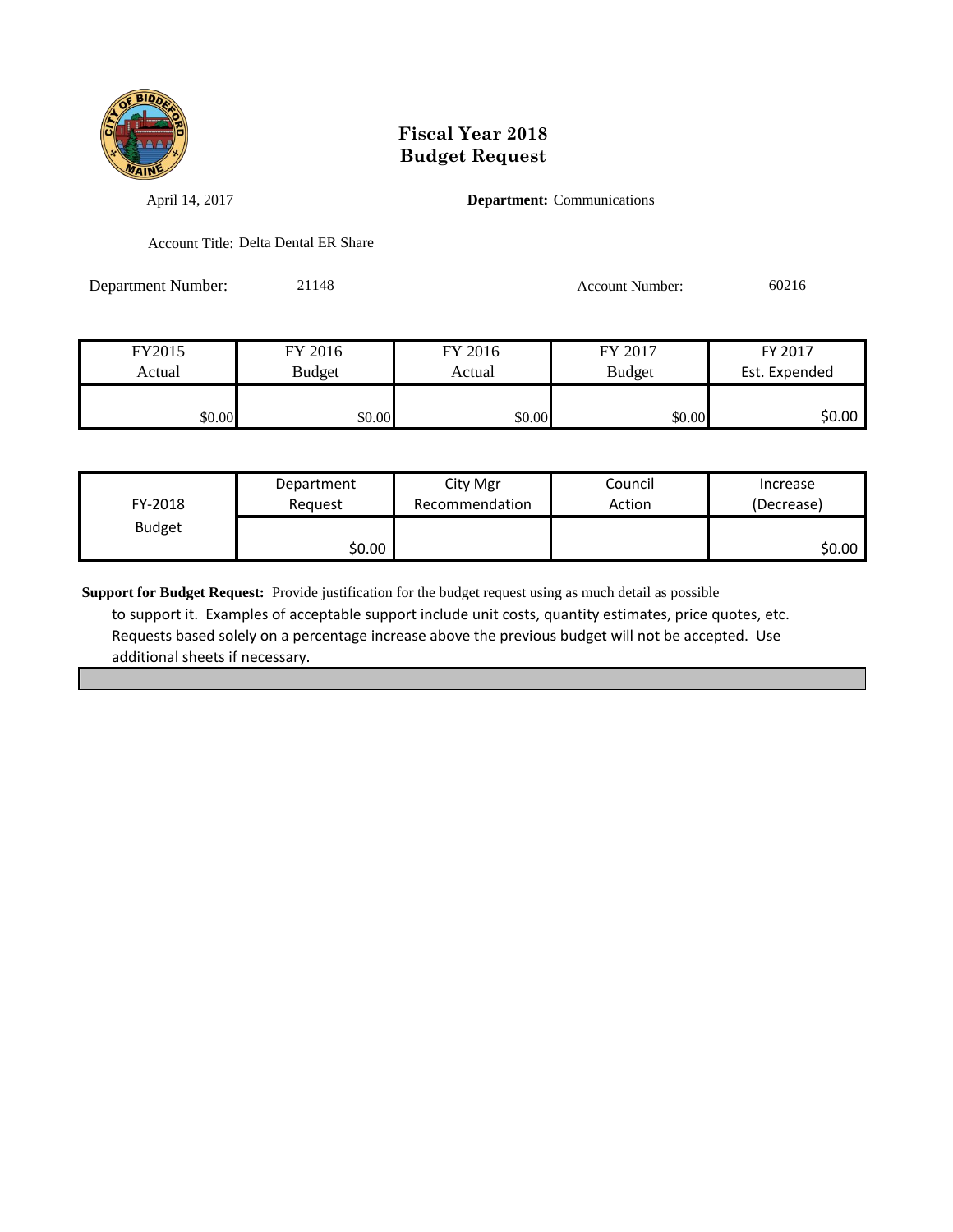

April 14, 2017 **Department:** Communications

Account Title: RHSA Plan ER Share

Department Number: 21148 Account Number: 60217

| FY2015 | FY 2016       | FY 2016    | FY 2017       | FY 2017       |
|--------|---------------|------------|---------------|---------------|
| Actual | <b>Budget</b> | Actual     | <b>Budget</b> | Est. Expended |
|        |               |            |               |               |
| \$0.00 | \$0.00        | \$1,650.00 | \$7,800.00    | \$8,535.00    |

| FY-2018       | Department | City Mgr       | Council | Increase   |
|---------------|------------|----------------|---------|------------|
|               | Reauest    | Recommendation | Action  | (Decrease) |
| <b>Budget</b> | \$8,580.00 | \$8,580.00     |         | \$780.00   |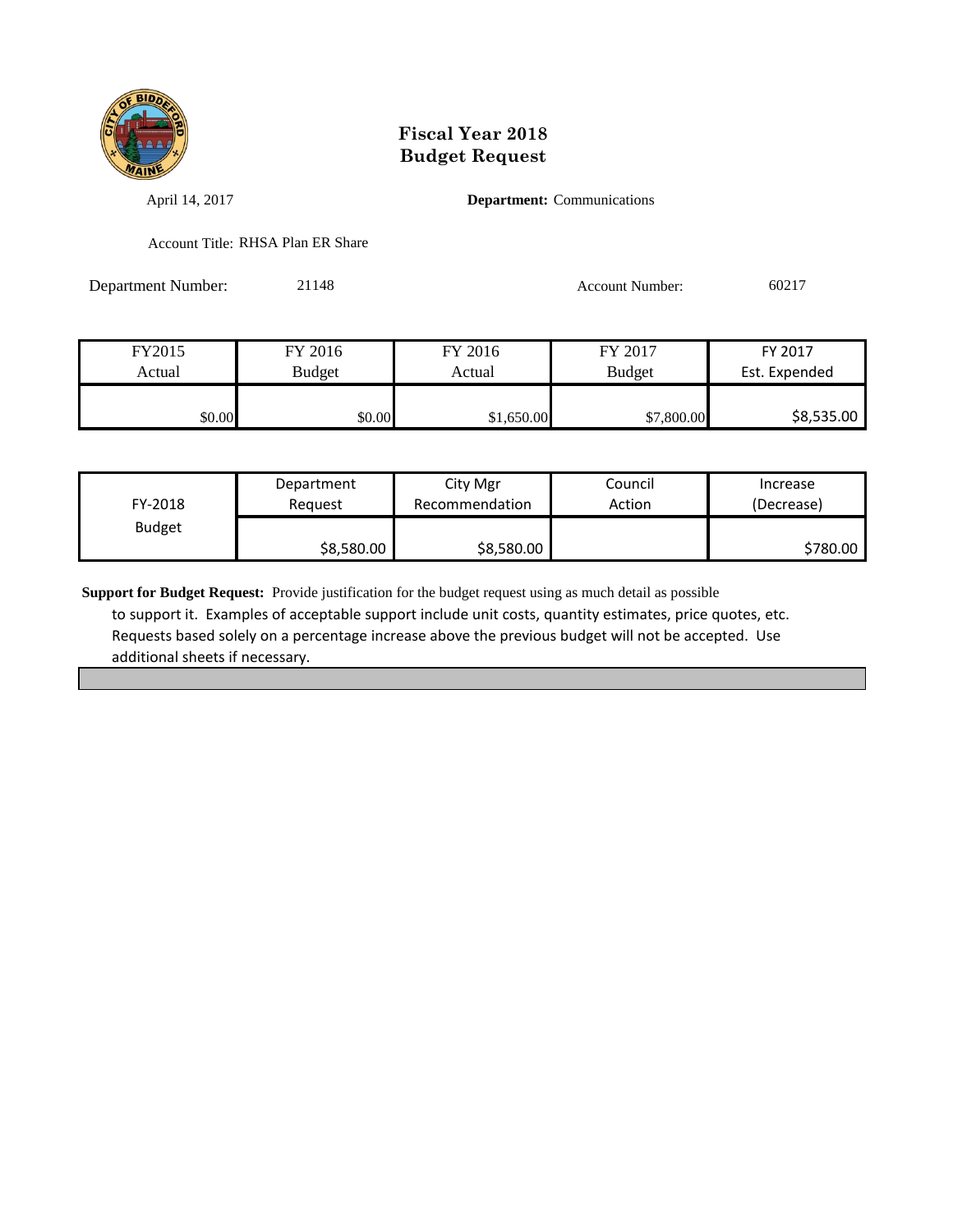

April 14, 2017 **Department:** Communications

Account Title: Conferences/Training Expense

Department Number: 21148 Account Number: 60251

| FY2015  | FY 2016       | FY 2016  | FY 2017       | FY 2017       |
|---------|---------------|----------|---------------|---------------|
| Actual  | <b>Budget</b> | Actual   | <b>Budget</b> | Est. Expended |
|         |               |          |               |               |
| \$50.00 | \$1,000.00    | \$269.00 | \$1,000.00    | \$1,000.00    |

| FY-2018       | Department | City Mgr       | Council | Increase   |
|---------------|------------|----------------|---------|------------|
|               | Reguest    | Recommendation | Action  | (Decrease) |
| <b>Budget</b> | \$2,800.00 | \$2,500.00     |         | \$1,500.00 |

**Support for Budget Request: Provide justification for the budget request using as much detail as possible**

 to support it. Examples of acceptable support include unit costs, quantity estimates, price quotes, etc. Requests based solely on a percentage increase above the previous budget will not be accepted. Use additional sheets if necessary.

The increase is due to projected EFD Training Expenses.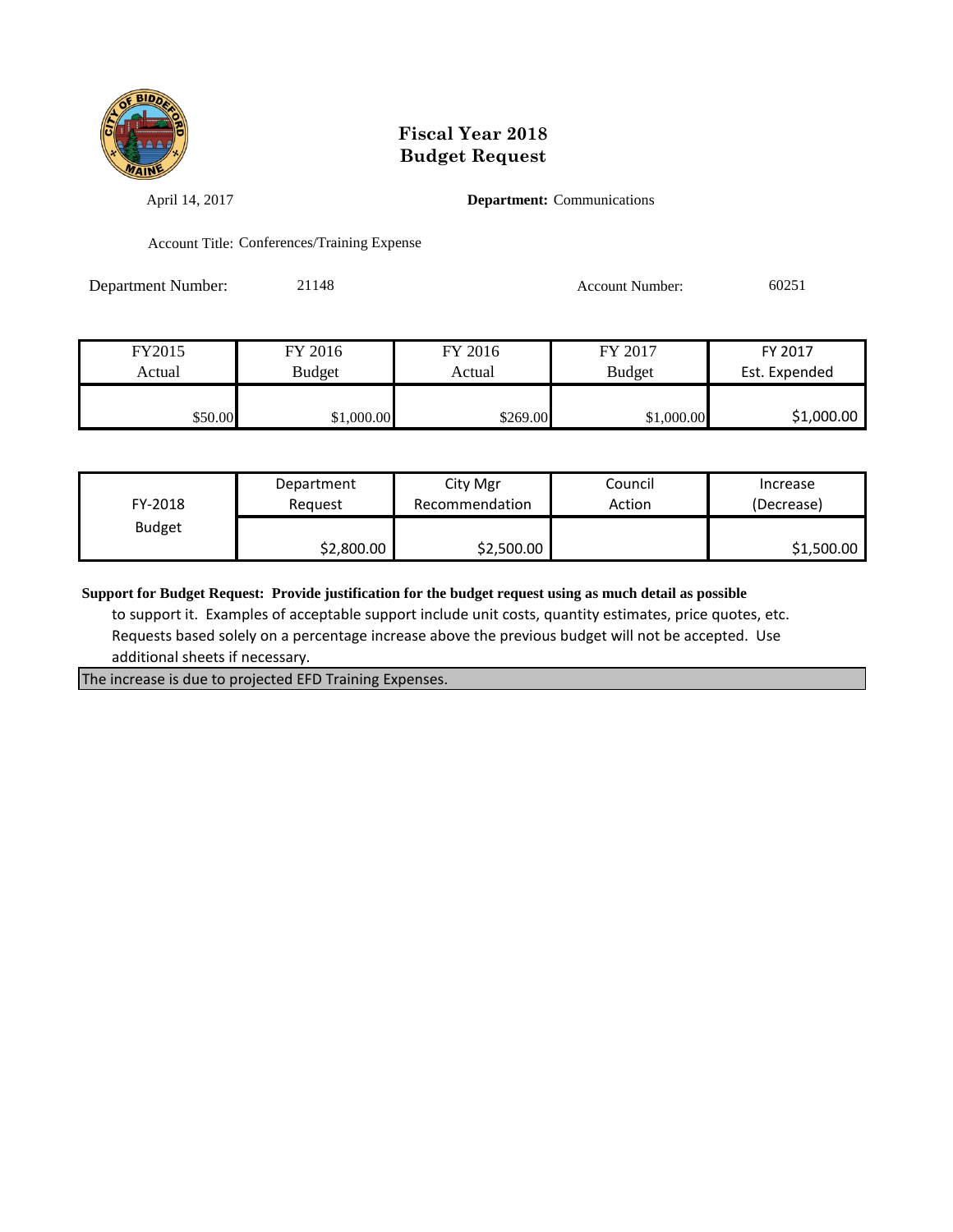

April 14, 2017 **Department:** Communications

Account Title: Travel/Mileage Expense

Department Number: 21148 Account Number: 60252

| FY2015   | FY 2016  | FY 2016  | FY 2017       | FY 2017       |
|----------|----------|----------|---------------|---------------|
| Actual   | Budget   | Actual   | <b>Budget</b> | Est. Expended |
|          |          |          |               |               |
| \$442.12 | \$500.00 | \$716.78 | \$400.00      | \$350.00      |

| FY-2018       | Department | City Mgr       | Council | Increase   |
|---------------|------------|----------------|---------|------------|
|               | Reauest    | Recommendation | Action  | (Decrease) |
| <b>Budget</b> | \$800.00   | \$625.00       |         | \$225.00   |

**Support for Budget Request: Provide justification for the budget request using as much detail as possible**

 to support it. Examples of acceptable support include unit costs, quantity estimates, price quotes, etc. Requests based solely on a percentage increase above the previous budget will not be accepted. Use additional sheets if necessary.

The increase is due to projected EFD Training expense.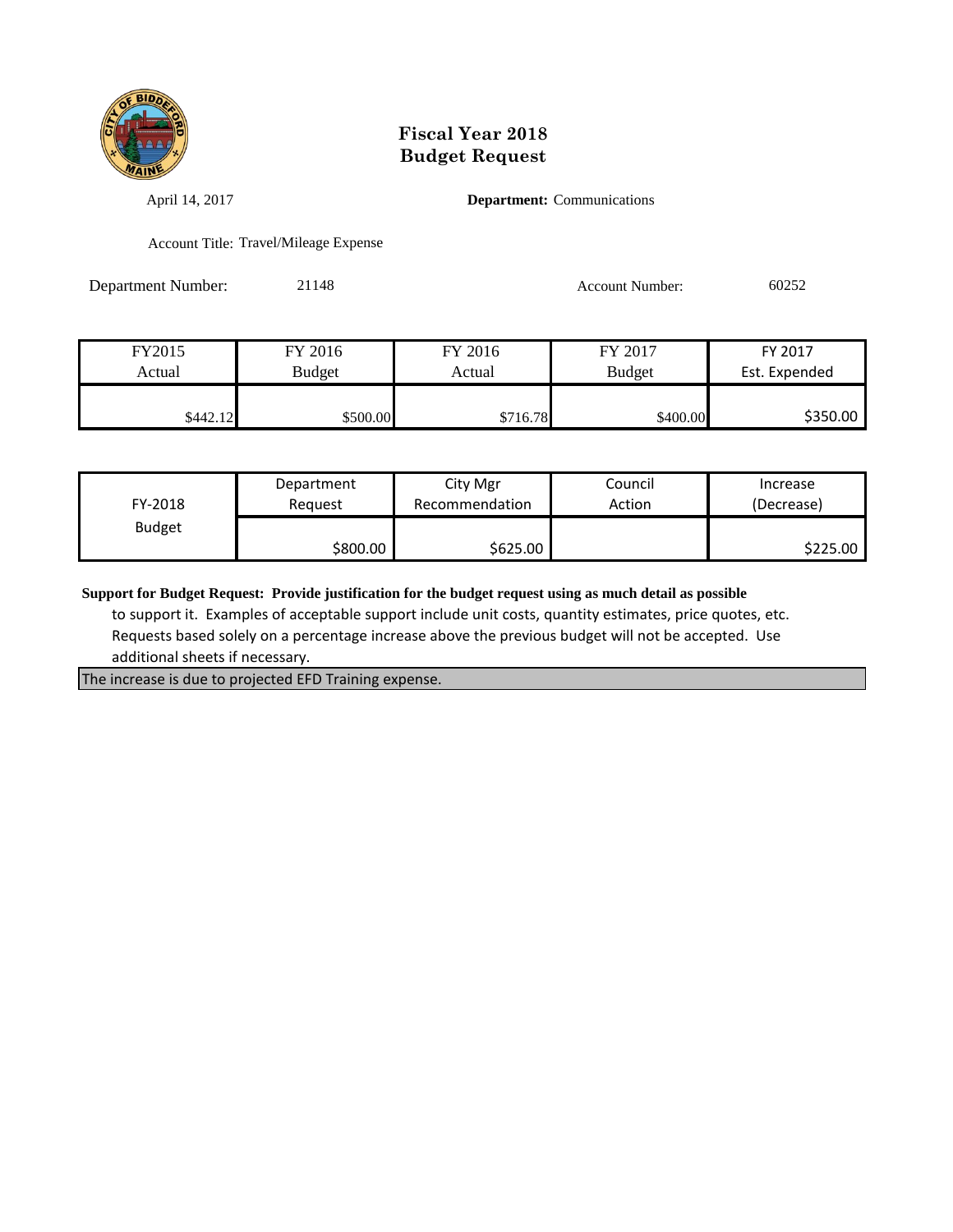

April 14, 2017 **Department:** Communications

Account Title: Dues/Memberships Expense

Department Number: 21148 Account Number: 60256

FY2015 FY 2016 FY 2016 FY 2017 FY 2017 Actual Budget Actual Budget Est. Expended \$100.00 \$100.00 \$52.00 \$0.00 \$0.00 \$0.00

| FY-2018       | Department | City Mgr       | Council | Increase   |
|---------------|------------|----------------|---------|------------|
|               | Reguest    | Recommendation | Action  | (Decrease) |
| <b>Budget</b> | \$0.00     | \$0.00         |         | \$0.00     |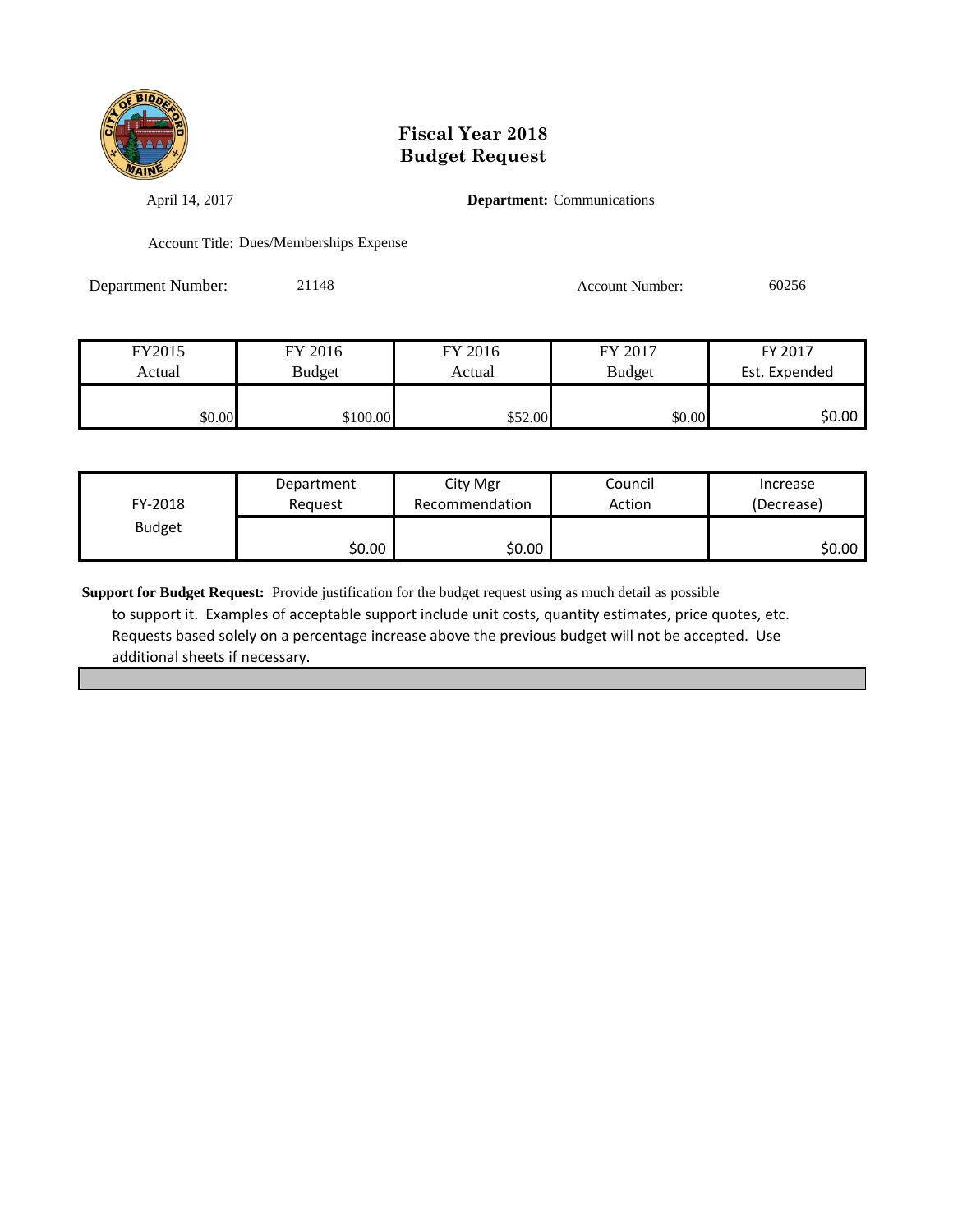

April 14, 2017 **Department:** Communications

Account Title: Service Contracts Expense

Department Number: 21148 Account Number: 60310

| FY2015      | FY 2016       | FY 2016     | FY 2017       | FY 2017       |
|-------------|---------------|-------------|---------------|---------------|
| Actual      | <b>Budget</b> | Actual      | <b>Budget</b> | Est. Expended |
|             |               |             |               |               |
| \$59,826.40 | \$56,740.00   | \$56,400.26 | \$59,225.00   | \$59,225.00   |

| FY-2018       | Department  | City Mgr       | Council | Increase   |
|---------------|-------------|----------------|---------|------------|
|               | Reauest     | Recommendation | Action  | (Decrease) |
| <b>Budget</b> | \$68,129.00 | \$68,129.00    |         | \$8,904.00 |

**Support for Budget Request:** Provide justification for the budget request using as much detail as possible

 to support it. Examples of acceptable support include unit costs, quantity estimates, price quotes, etc. Requests based solely on a percentage increase above the previous budget will not be accepted. Use additional sheets if necessary.

|                                  | <b>FY18</b> |
|----------------------------------|-------------|
| <b>TimeClock Plus</b>            | \$2,200     |
| <b>IMC</b> - Support             | \$25,013    |
| Exacom                           | \$11,398    |
| IdentiKit                        | \$495       |
| LexisNexis                       | \$2,820     |
| <b>Higgins</b>                   | \$1,025     |
| MorphoTrak                       | \$5,000     |
| <b>Cisco Smartnets</b>           | \$85        |
| <b>Hunter Camera</b>             | \$299       |
| <b>RSA SecureCare</b>            | \$625       |
| <b>Fiber Maintenance Con</b>     | \$3,543     |
| <b>Sneider Electric UPS</b>      | \$1,925     |
| Iron Mountain Records            | \$4,533     |
| <b>Minuteman Securities</b>      | \$250       |
| <b>City of Portland Licensir</b> | \$300       |
| Justice JPMA                     | \$3,520     |
| <b>Pitney Bowes</b>              | \$3,588     |
| Sprint                           | \$360       |
| Symantec Back Up                 | \$120       |
| <b>OpenFox Messenger</b>         | \$1,030     |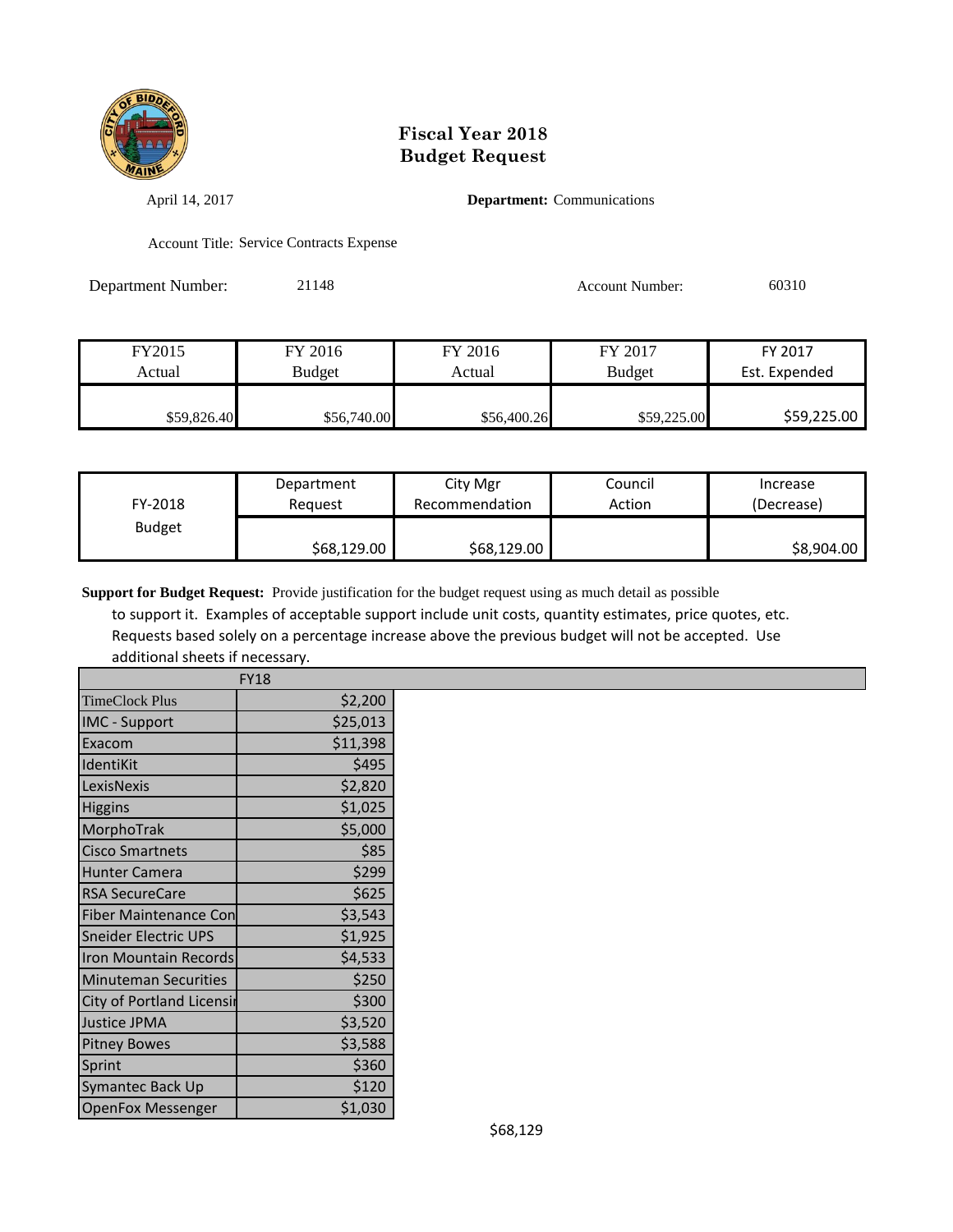

April 14, 2017 **Department:** Communications

Account Title: Translation Expense

Department Number: 21148 Account Number: 60317

| FY2015  | FY 2016    | FY 2016 | FY 2017       | FY 2017       |
|---------|------------|---------|---------------|---------------|
| Actual  | Budget     | Actual  | <b>Budget</b> | Est. Expended |
|         |            |         |               |               |
| \$25.64 | \$2,500.00 | \$0.00  | \$2,500.00    | \$2,500.00    |

| FY-2018       | Department | City Mgr       | Council | Increase   |
|---------------|------------|----------------|---------|------------|
|               | Reauest    | Recommendation | Action  | (Decrease) |
| <b>Budget</b> | \$2,500.00 | \$2,500.00     |         | \$0.00     |

**Support for Budget Request:** Provide justification for the budget request using as much detail as possible

 to support it. Examples of acceptable support include unit costs, quantity estimates, price quotes, etc. Requests based solely on a percentage increase above the previous budget will not be accepted. Use additional sheets if necessary.

It is difficult to predict this line as it is on a need basis.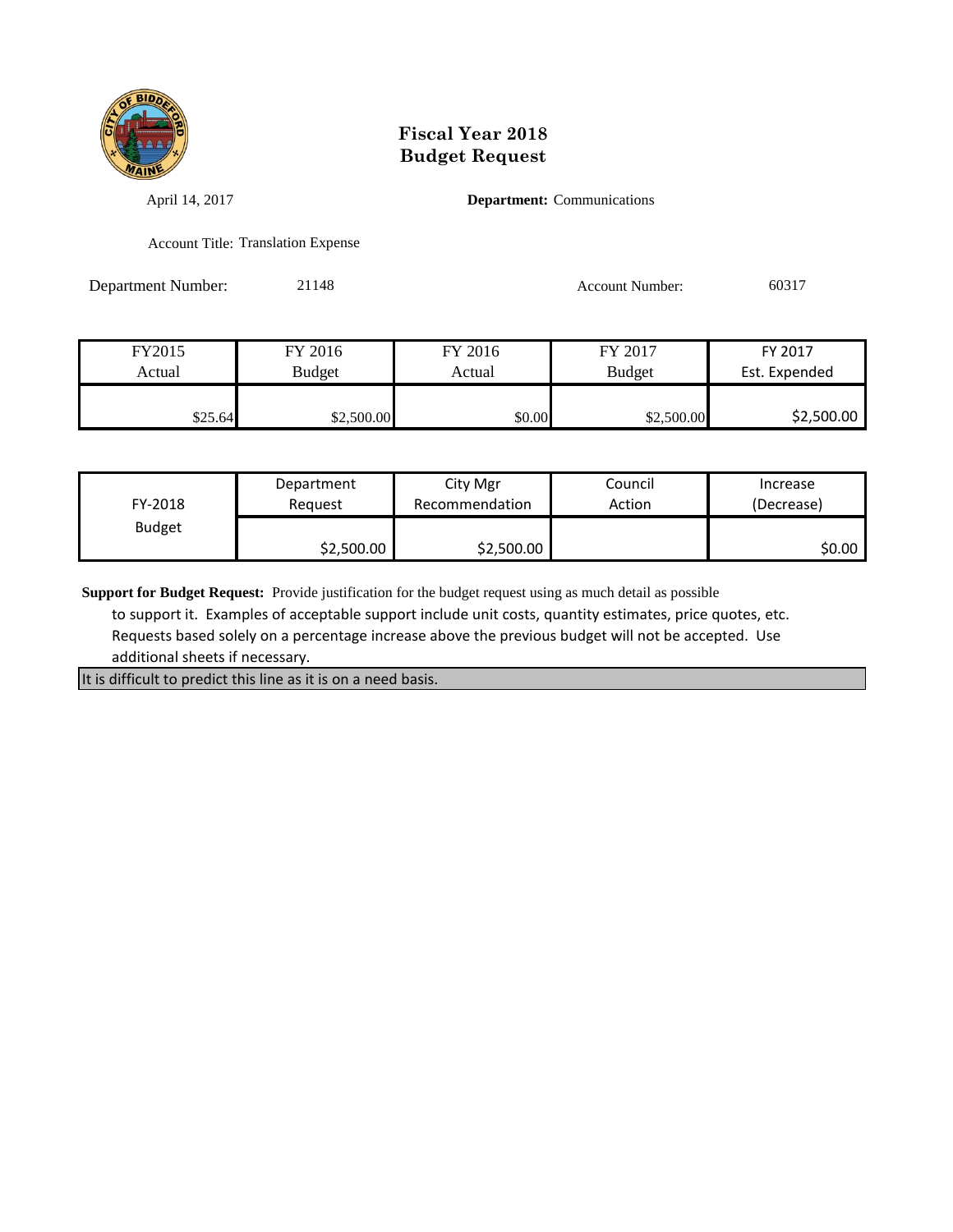

April 14, 2017 **Department:** Communications

Account Title: Equipment Rent/Lease Exp

Department Number: 21148 Account Number: 60330

| FY2015     | FY 2016    | FY 2016  | FY 2017       | FY 2017       |
|------------|------------|----------|---------------|---------------|
| Actual     | Budget     | Actual   | <b>Budget</b> | Est. Expended |
|            |            |          |               |               |
| \$3,560.00 | \$5,200.00 | \$245.30 | \$0.00        | \$0.00        |

| FY-2018       | Department | City Mgr       | Council | Increase   |
|---------------|------------|----------------|---------|------------|
|               | Reauest    | Recommendation | Action  | (Decrease) |
| <b>Budget</b> | \$0.00     | \$0.00         |         | \$0.00     |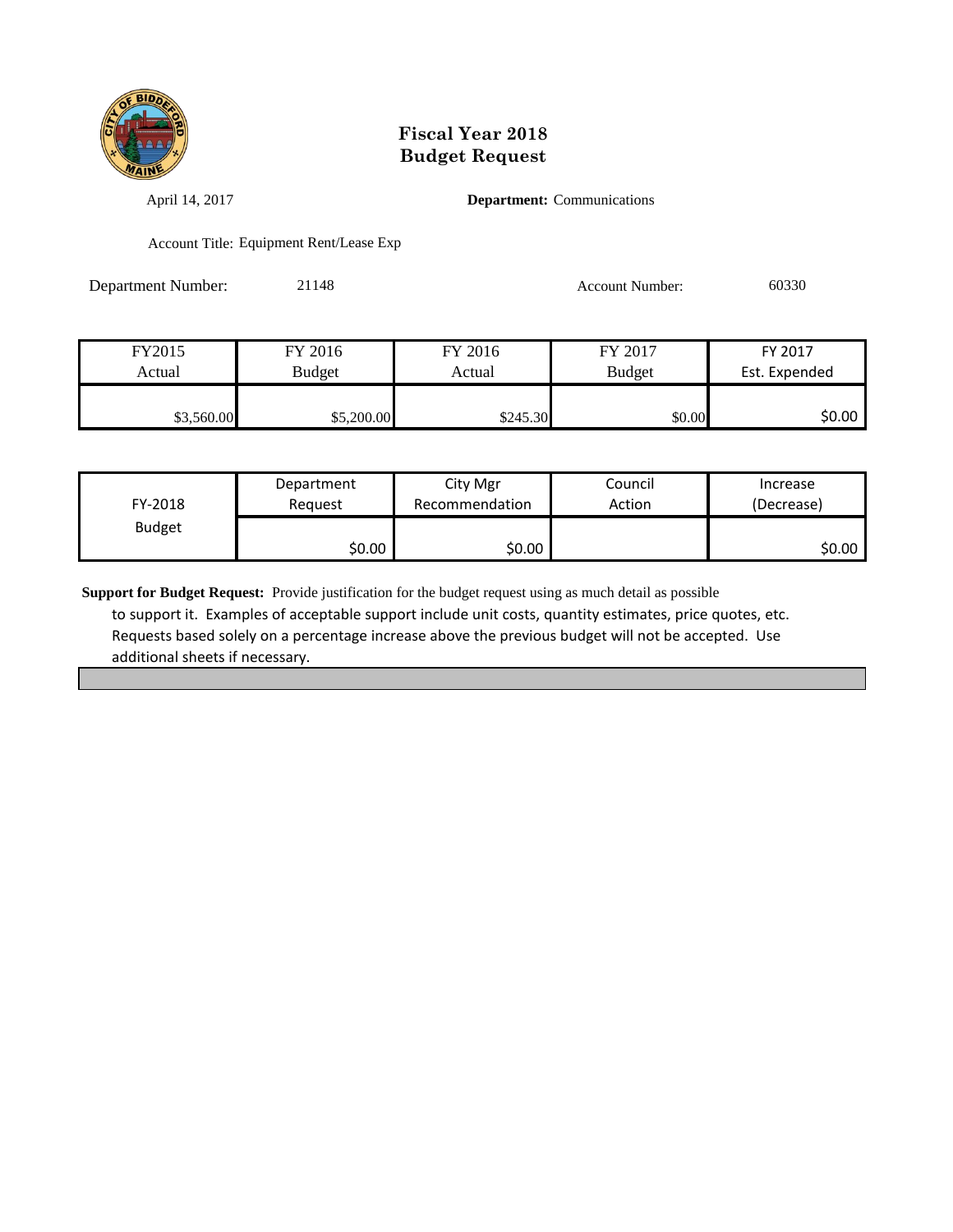

April 14, 2017 **Department:** Communications

Account Title: Electricity Expense

Department Number: 21148 Account Number: 60400

| FY2015     | FY 2016       | FY 2016    | FY 2017       | FY 2017       |
|------------|---------------|------------|---------------|---------------|
| Actual     | <b>Budget</b> | Actual     | <b>Budget</b> | Est. Expended |
|            |               |            |               |               |
| \$7,178.83 | \$2,500.00    | \$2,904.83 | \$2,500.00    | \$2,500.00    |

| FY-2018       | Department | City Mgr       | Council | Increase   |
|---------------|------------|----------------|---------|------------|
|               | Reauest    | Recommendation | Action  | (Decrease) |
| <b>Budget</b> | \$2,500.00 | \$2,500.00     |         | ا 50.00    |

**Support for Budget Request:** Provide justification for the budget request using as much detail as possible

 to support it. Examples of acceptable support include unit costs, quantity estimates, price quotes, etc. Requests based solely on a percentage increase above the previous budget will not be accepted. Use additional sheets if necessary.

The amount is based on a historical average.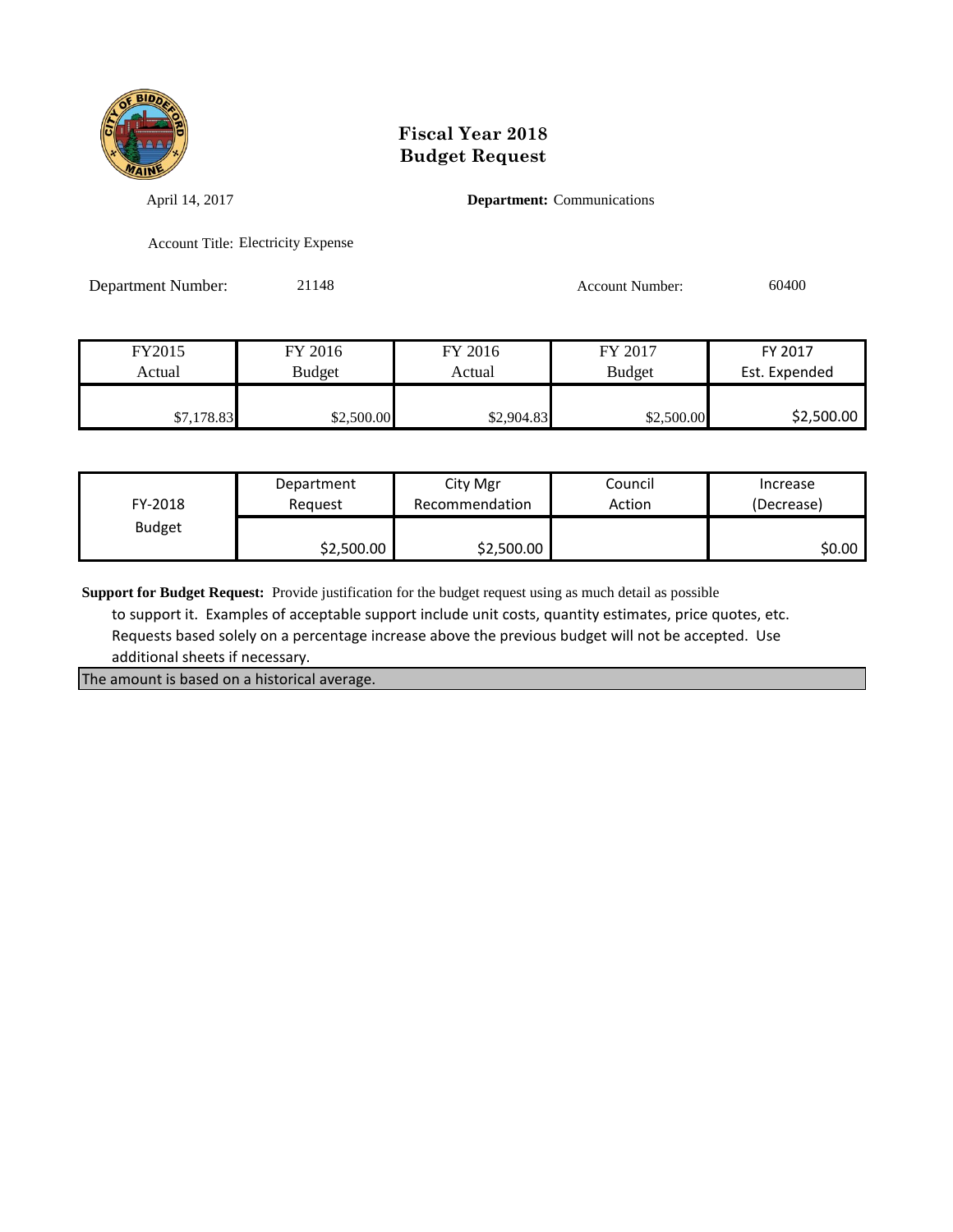

April 14, 2017 **Department:** Communications

Account Title: Phone/Celular/Paging Exp

Department Number: 21148 Account Number: 60402

| FY2015      | FY 2016     | FY 2016     | FY 2017       | FY 2017       |
|-------------|-------------|-------------|---------------|---------------|
| Actual      | Budget      | Actual      | <b>Budget</b> | Est. Expended |
|             |             |             |               |               |
| \$40,683.33 | \$30,000.00 | \$41,106.79 | \$38,000.00   | \$38,000.00   |

| FY-2018       | Department  | City Mgr       | Council | Increase   |
|---------------|-------------|----------------|---------|------------|
|               | Reauest     | Recommendation | Action  | (Decrease) |
| <b>Budget</b> | \$42,000.00 | \$38,500.00    |         | \$500.00   |

**Support for Budget Request:** Provide justification for the budget request using as much detail as possible

 to support it. Examples of acceptable support include unit costs, quantity estimates, price quotes, etc. Requests based solely on a percentage increase above the previous budget will not be accepted. Use additional sheets if necessary.

|                         | <b>FY17</b> |
|-------------------------|-------------|
| Verizon Wireless        | \$30,900    |
| LexisNexis              | \$3,144     |
| Time Warner Cable       | \$1,517     |
| <b>Teletype Expense</b> | \$1,440     |
| Fairpoint               | \$700       |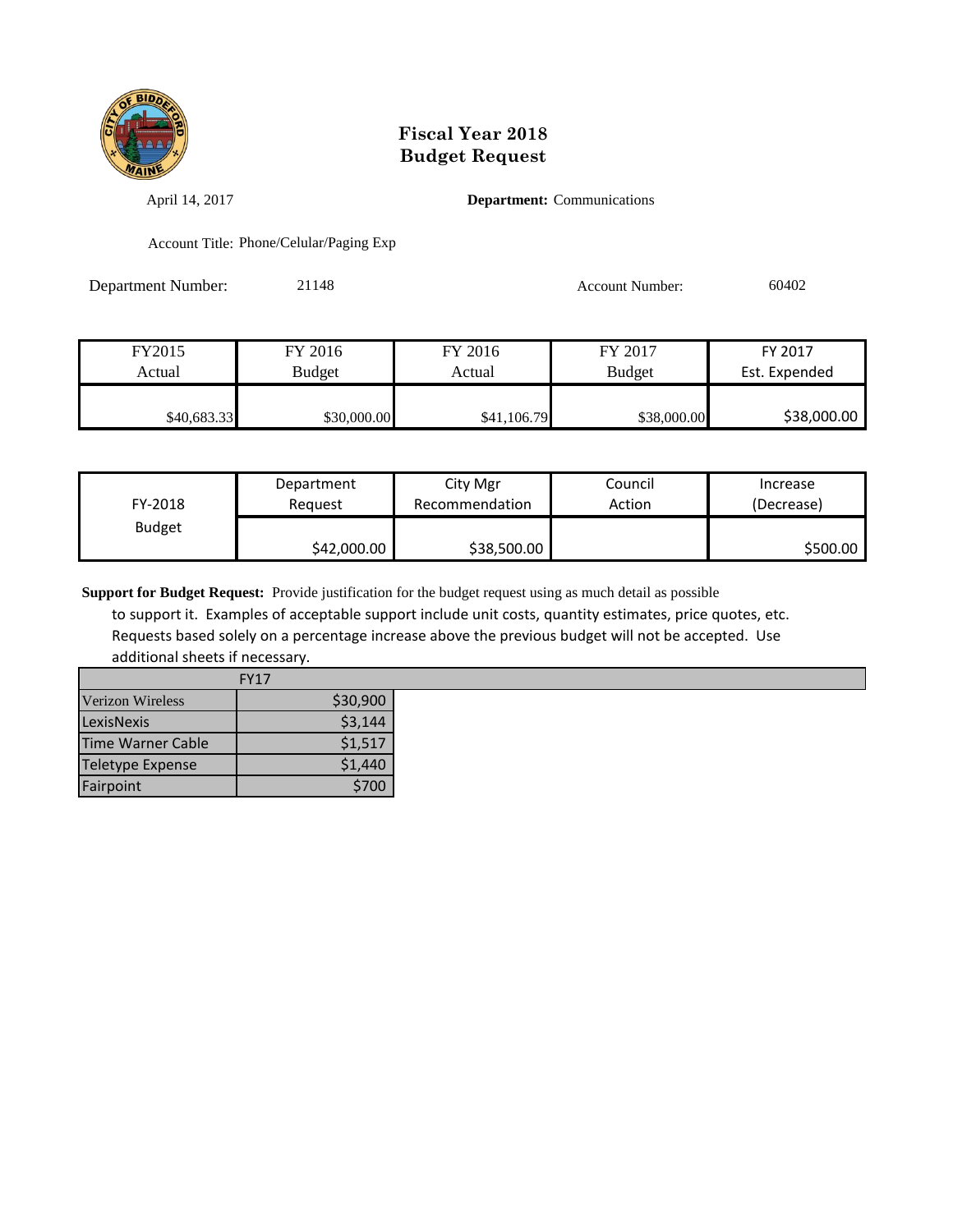

April 14, 2017 **Department:** Communications

Account Title: Operating Equip Repair Exp

Department Number: 21148 Account Number: 60452

| FY2015      | FY 2016       | FY 2016    | FY 2017       | FY 2017       |
|-------------|---------------|------------|---------------|---------------|
| Actual      | <b>Budget</b> | Actual     | <b>Budget</b> | Est. Expended |
|             |               |            |               |               |
| \$11,781.75 | \$5,000.00    | \$6,144.95 | \$5,000.00    | \$5,000.00    |

| FY-2018       | Department  | City Mgr       | Council | Increase   |
|---------------|-------------|----------------|---------|------------|
|               | Reguest     | Recommendation | Action  | (Decrease) |
| <b>Budget</b> | \$32,500.00 | \$7,500.00     |         | \$2,500.00 |

**Support for Budget Request: Provide justification for the budget request using as much detail as possible**

 to support it. Examples of acceptable support include unit costs, quantity estimates, price quotes, etc. Requests based solely on a percentage increase above the previous budget will not be accepted. Use additional sheets if necessary.

The increase is due to anticipated PMI on remote voter sites and radio communications software upgrade and repairs on the 12 year old system.

|                       | <b>FY17</b> |
|-----------------------|-------------|
| Dirigo Wireless       | \$3,745     |
| Motorola              | \$1,336     |
| <b>Power Products</b> | \$613       |

*capital funding in CIP allocation*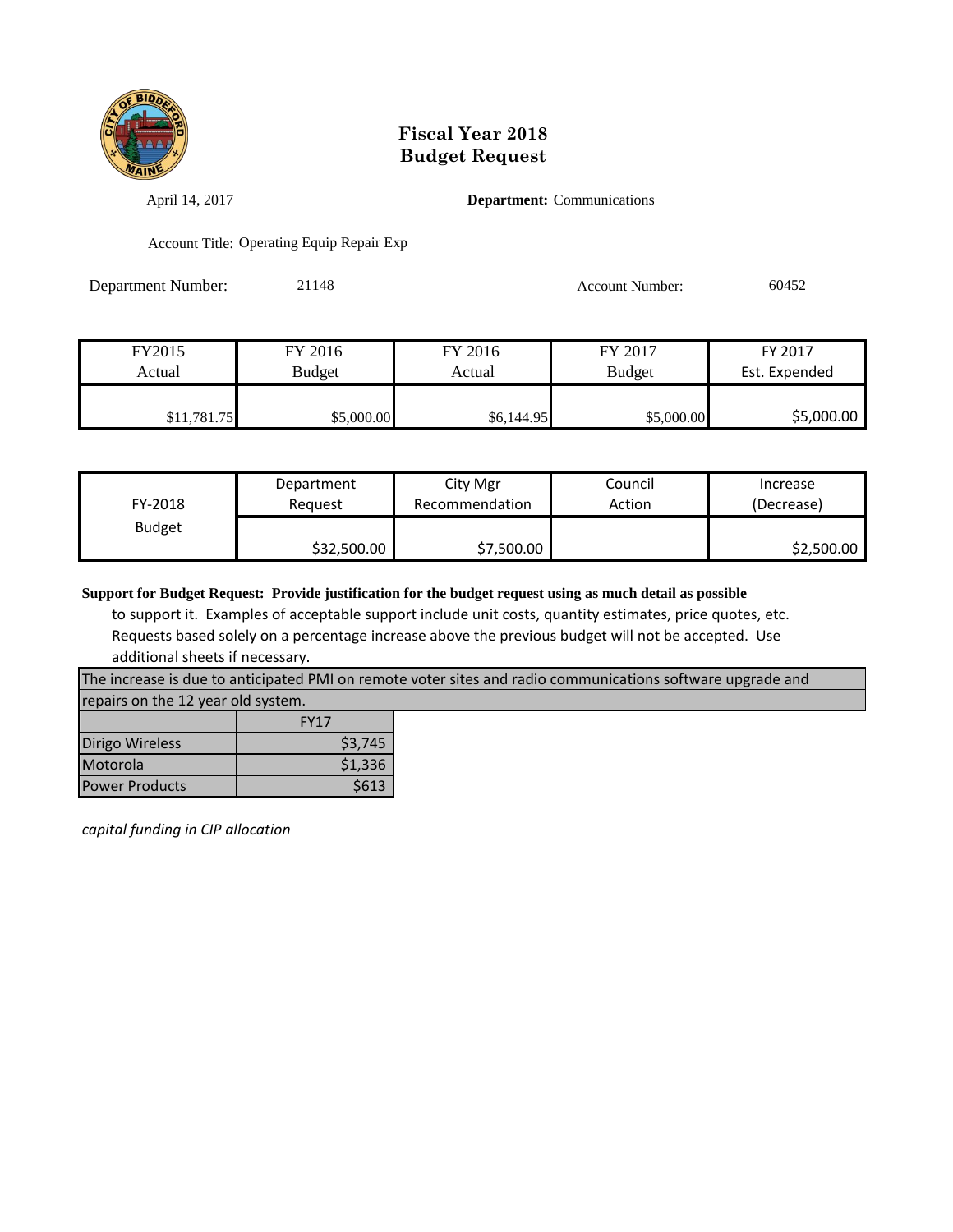

April 14, 2017 **Department:** Communications

Account Title: Admin/Office Supp/Eqt Non-Cap

Department Number: 21148 Account Number: 60500

| FY2015     | FY 2016    | FY 2016    | FY 2017       | FY 2017       |
|------------|------------|------------|---------------|---------------|
| Actual     | Budget     | Actual     | <b>Budget</b> | Est. Expended |
|            |            |            |               |               |
| \$1,701.21 | \$2,000.00 | \$2,420.35 | \$1,900.00    | \$1,900.00    |

| FY-2018       | Department | City Mgr       | Council | Increase   |
|---------------|------------|----------------|---------|------------|
|               | Reauest    | Recommendation | Action  | (Decrease) |
| <b>Budget</b> | \$1,900.00 | \$1,900.00     |         | \$0.00     |

**Support for Budget Request:** Provide justification for the budget request using as much detail as possible

 to support it. Examples of acceptable support include unit costs, quantity estimates, price quotes, etc. Requests based solely on a percentage increase above the previous budget will not be accepted. Use additional sheets if necessary.

Office supplies and sundries.